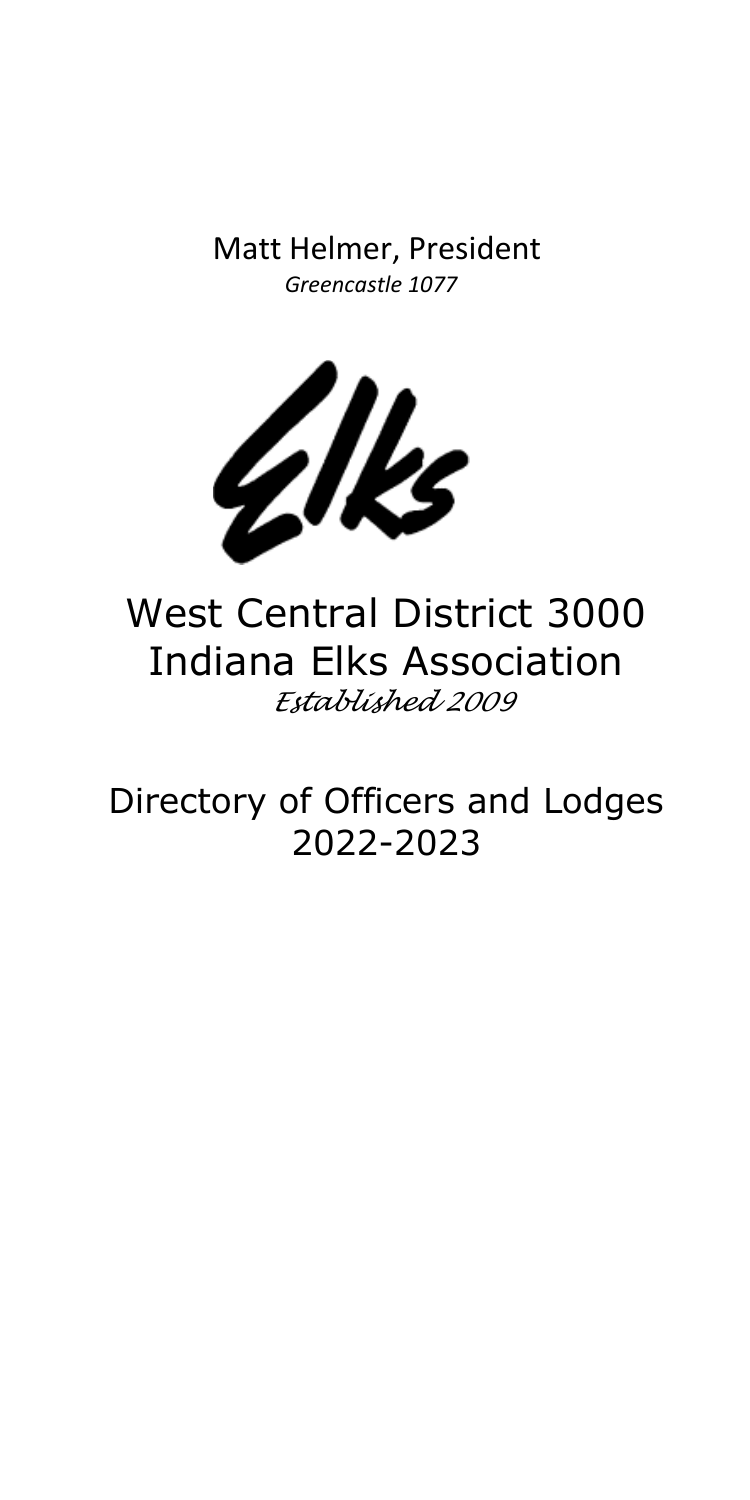

A 501c-3 Charity

# *Helping Indiana's Homeless, Ill, and Hospitalized US Veterans*

# **Keith Krider, State Chair** [ElksVeteransIN@gmail.com](mailto:ElksVeteransIN@gmail.com)

The Elks National Veterans Service Commission was established in 1946, immediately after World War II, with the sole mission of serving our nation's veterans. Though much has changed since then, the Elks' dedication to serve veterans and military members in need has never wavered. In VA clinics, veterans' homes, USOs, homeless shelters and more, thousands of Elks volunteers give generously of their time, energy and resources to serve veterans and military members each year.

The Elks are committed to their mission, "So long as there are veterans, the Benevolent and Protective Order of Elks will never forget them." The Veterans Service Commission takes that pledge one step further and promises service to our nation's veterans and military members, with a special focus on service to those in need.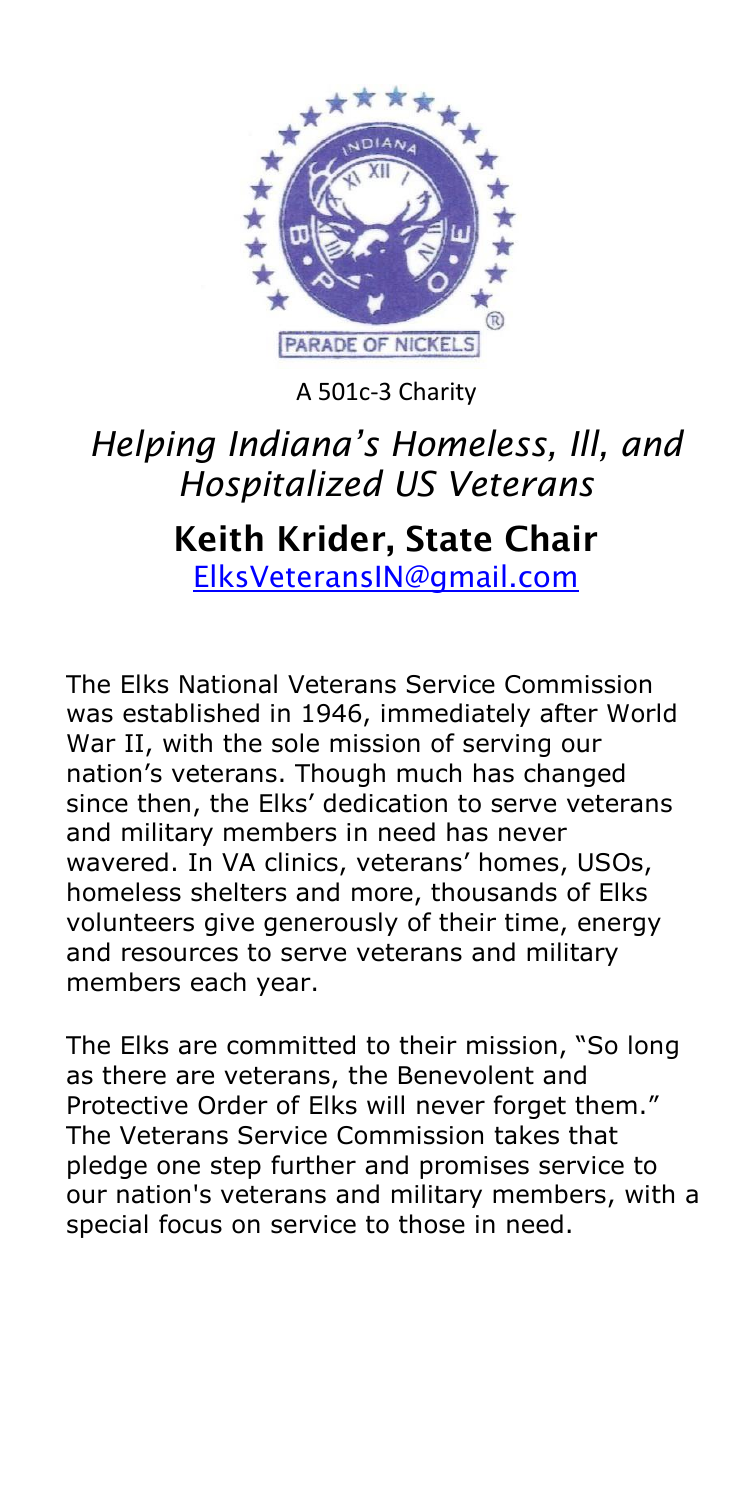# West Central District Indiana Elks Association 2022-2023



This Directory Belongs To:

| Name:        |        |
|--------------|--------|
| Address:     |        |
| City, State: | Zip:   |
| Phone:       | Lodge: |

Information contained in this publication is for the sole use of the members of the Indiana Elks Association. All information contained herein was based on data provided by the Lodges of the West Central District. Respect and protect the privacy of your fellow members. No personal information in this publication is to be used for commercial or marketing purposes without the express written consent of the individual(s) impacted.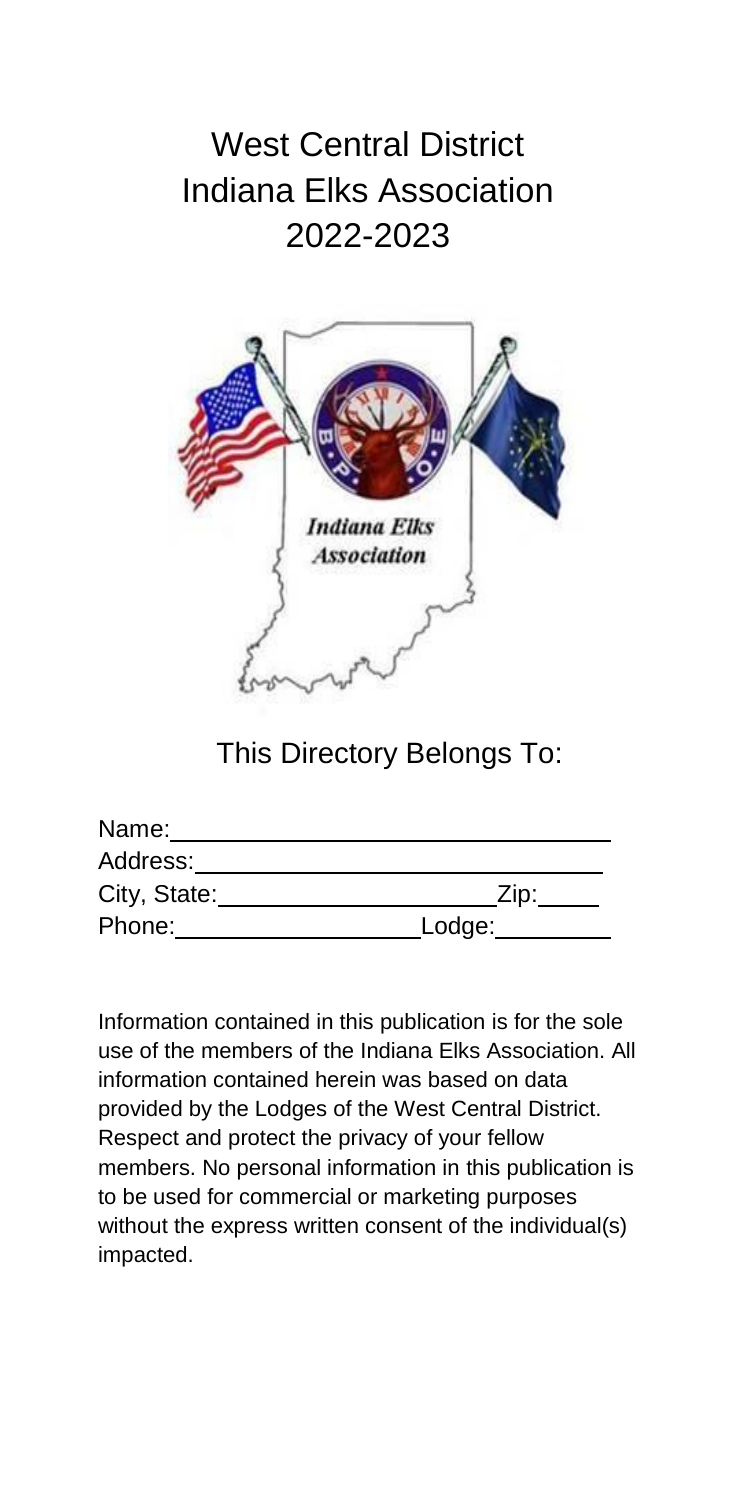# West Central District 2022-2023 Directory Table of Contents

<span id="page-3-0"></span>

| <b>Table of Contents</b><br><b>West Central District Officers</b><br><b>Grand Lodge Appointments</b><br><b>State Officers</b><br><b>State Chairmen</b>                                                                                              | $\overline{\mathbf{c}}$<br>$\frac{3}{3}$<br>$\overline{4}$<br>$\overline{4}$ |
|-----------------------------------------------------------------------------------------------------------------------------------------------------------------------------------------------------------------------------------------------------|------------------------------------------------------------------------------|
| <b>District Chairpersons</b>                                                                                                                                                                                                                        | $5 - 7$                                                                      |
| <b>Past Central District Presidents</b><br><b>Past Central District Deputies</b><br><b>Past West District Presidents</b><br><b>Past West District Deputies</b><br><b>Past West Central Presidents</b><br><b>Past West Central District Deputies</b> | 8<br>9<br>10<br>11<br>12<br>12                                               |
| <b>West Central District Lodges</b>                                                                                                                                                                                                                 |                                                                              |
| Brazil 762                                                                                                                                                                                                                                          | 13                                                                           |
| Crawfordsville 483                                                                                                                                                                                                                                  | 14                                                                           |
| Greencastle 1077                                                                                                                                                                                                                                    | 15                                                                           |
| Lebanon 635                                                                                                                                                                                                                                         | 16                                                                           |
| Martinsville 1349                                                                                                                                                                                                                                   | 17                                                                           |
| Noblesville 576                                                                                                                                                                                                                                     | 18                                                                           |
| Rockville 2471                                                                                                                                                                                                                                      | 19                                                                           |
| Terre Haute 86                                                                                                                                                                                                                                      | 20                                                                           |
| Past State Presidents - West Central                                                                                                                                                                                                                | 21                                                                           |
| <b>Widows of Past State Presidents</b>                                                                                                                                                                                                              | 21                                                                           |
| <b>Meeting Dates</b>                                                                                                                                                                                                                                | 22                                                                           |
| <b>Budget</b>                                                                                                                                                                                                                                       | 23                                                                           |
| <b>Constitution and By-Laws</b>                                                                                                                                                                                                                     | 24-28                                                                        |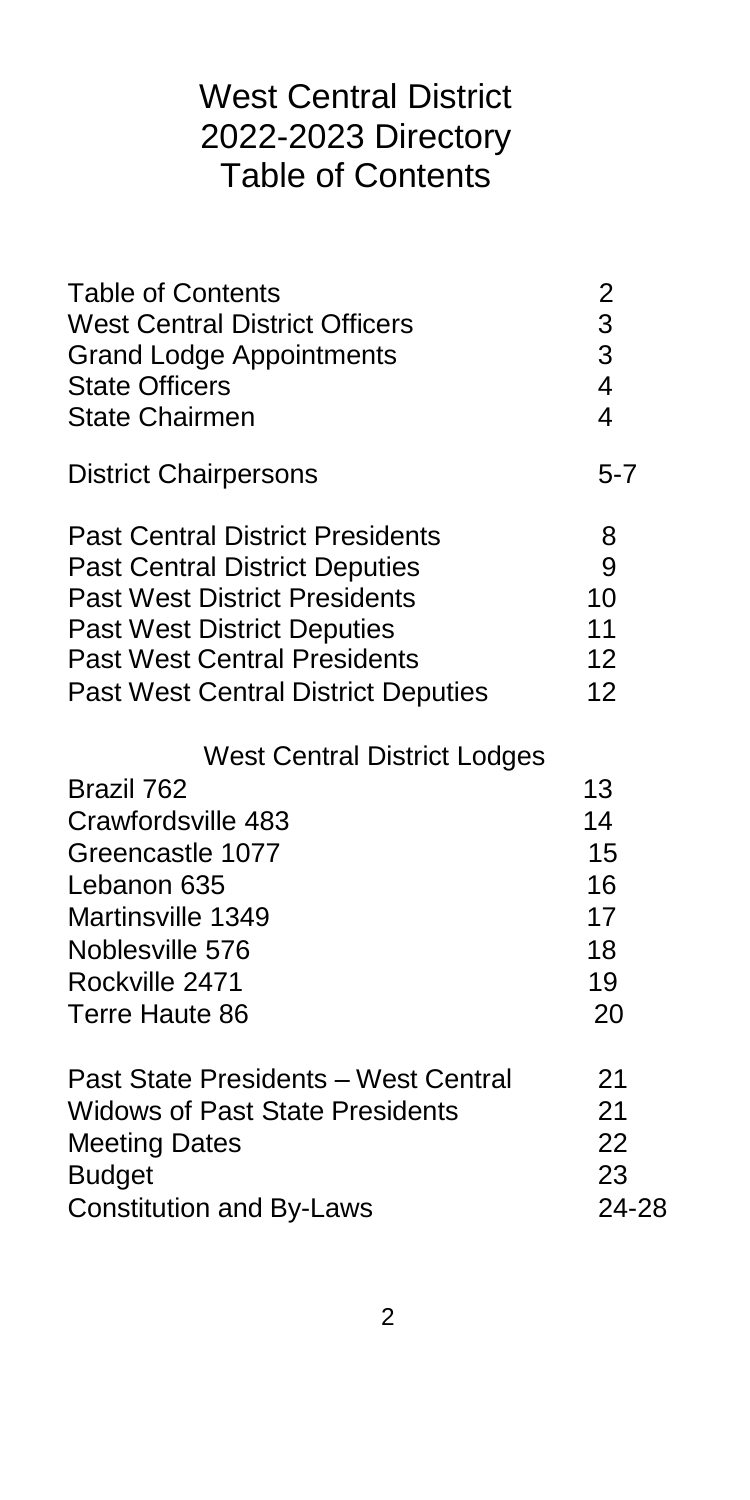# West Central District Officers Lodge Year 2021-2022

# **Matt Helmer, President (Fawn)**

1913 Sandalwood Dr. Greencastle IN 46135 *Greencastle 1077* [matt.helmer@helmerappraisel.com](mailto:matt.helmer@helmerappraisel.com)

### **Bill Sauter, Vice-President**

 11688 E Bill Sauter Lane 765-230-1565 Rockville IN 47872 *Rockville 2471* <bill.sauter@gmail.com>

# **Brandon McKinney, Secretary/Treasurer**

**Diamerical**<br>7018 Stonecreek Dr Plainfield, IN 46168 *Brazil 762* [brandon@macadamsappraisals.com](mailto:brandon@macadamsappraisals.com)

## **Budgeting and Auditing Committee**

Geoff Robinson **Paul Wilson** 

#### **Nominating Committee**

<span id="page-4-0"></span>

Past District Deputies Past State Presidents

# **Grand Lodge Appointment**

## **Brad Clark, District Deputy (Cindy)**

702 Monarch Lane 630-258-3064 Lebanon IN 46052 *Lebanon 635* [Bclark1203@comcast.net](mailto:Bclark1203@comcast.net)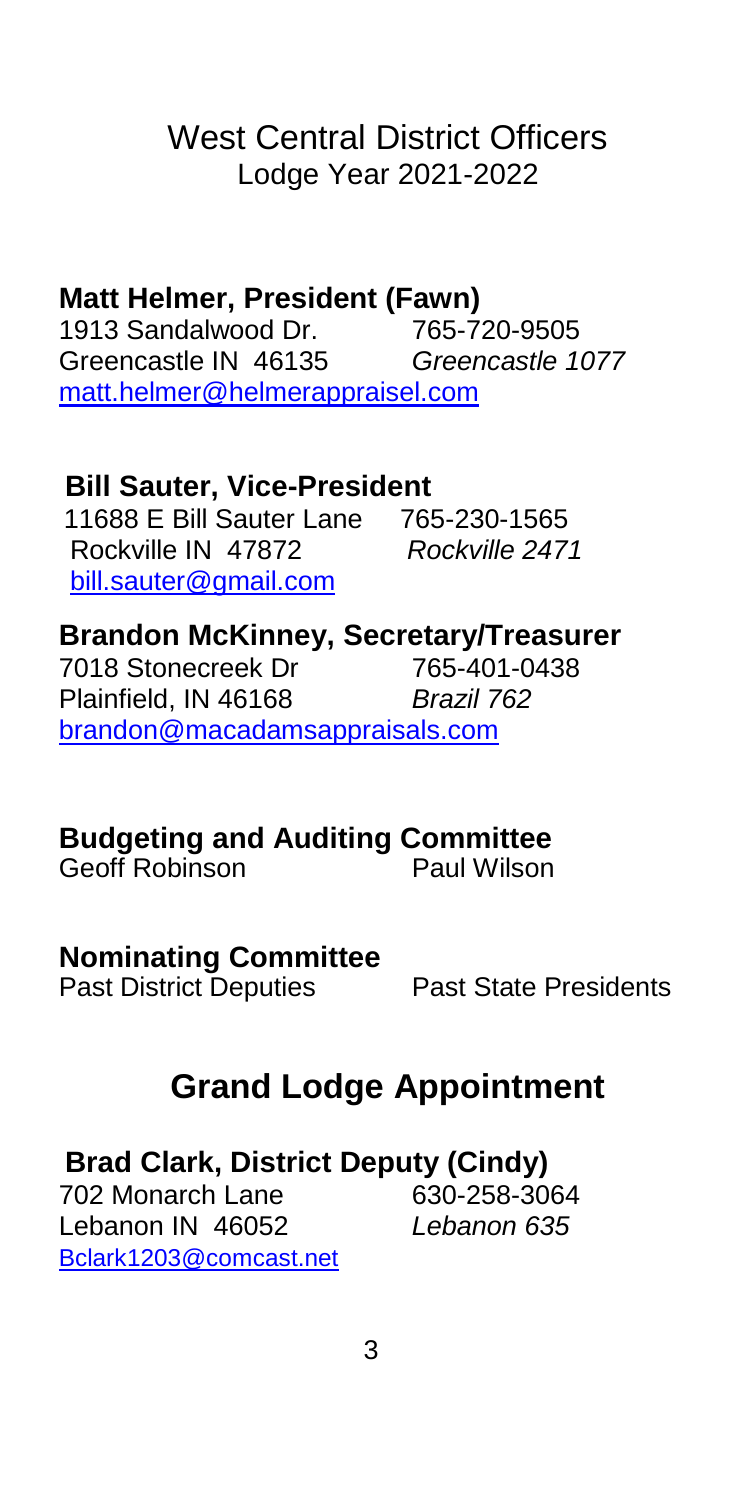# State Officers and Chairmen

## **Geoffrey Robinson, President (Lisa)(WC)**

20770 Hinkle Rd 317-691-8130 Noblesville, IN 46062 *Noblesville 576* [Grobin6117@aol.com](mailto:Grobin6117@aol.com)

**Brian Pillar, 1 st VP (Kathy) (NW)** 3811 W 106<sup>th</sup> Lane 219-671-1740 Crown Point IN 46307 [bpillar1228@gmail.com](bpillar1228@gmail.com%20)

# **State Chairmen – WC District**

**Geoffrey Robinson, Membership (Lisa)** 20770 Hinkle Rd 317-691-8130 Noblesville, IN 46062 *Noblesville 576* [Grobin6117@aol.com](mailto:Grobin6117@aol.com)

**K. Carsten Lemkau, Government Relations**  PO Box 835 765-376-5745 Crawfordsville, IN 47933 *Crawfordsville 483* [carsten835@gmail.co](mailto:carsten835@gmail.co) Fr: Marty Heinold

### **Brandon McKinney, Lodge Activities**

<span id="page-5-0"></span>7018 Stonecreek Dr 765-401-0438 Plainfield, IN 46168 *Brazil 762* [brandon@macadamsappraisals.com](mailto:brandon@macadamsappraisals.com)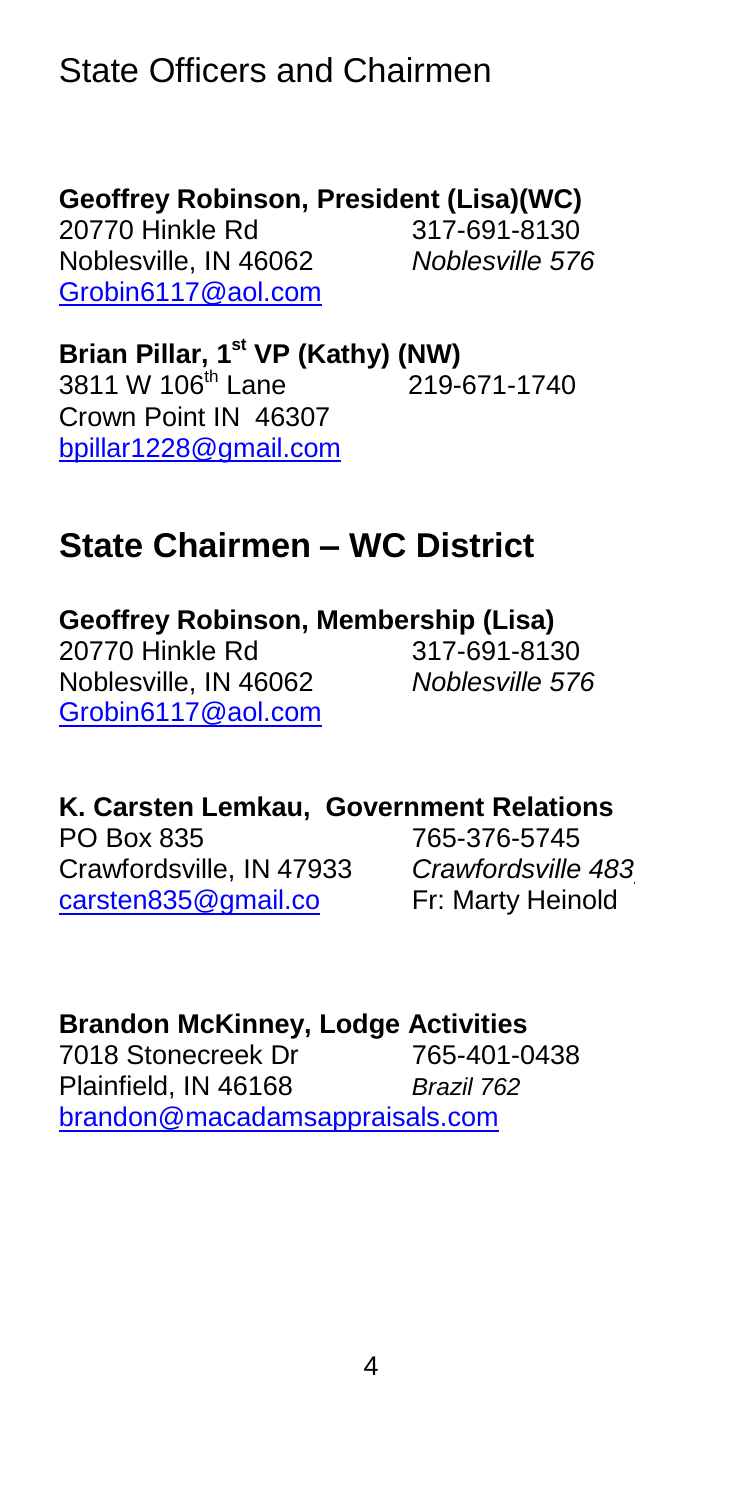# District Chairpersons

**Americanism Kade Carter** 58 W Private Rd 625 N Brazil IN 47834 [kadecarter1@hotmail.com](file:///C:/Users/njw/elks/directory/2021-22/kadecarter1@hotmail.com) *Brazil 762*

 7018 Stonecreek Drive 765-401-0438 Plainfield IN 46168 *Brazil 762* [brandon@macadamsappraisals.com](mailto:brandon@macadamsappraisals.com)

590 Dale Street 317-410-9139 Martinsville IN 46151 *Martinsville 1349* <Lmschwab590@yahoo.com>

**Directory Nancy Wells** 7016 E CR 525 S 765-721-1896 Filmore IN 46128 *Greencastle 1077* [nancyjw1957@gmail.com](mailto:nancyjw1957@gmail.com) Fr. Randy Snellenberger

**Drug Awareness Martin Weiss** 705 E. Walnut St. 317-910-4353 Indianapolis IN 46202 *Noblesville 576* [mbweiss2@wisc.edu](file:///C:/Users/njw/elks/directory/2021-22/mbweiss2@wisc.edu)

 **Elks National Foundation Geoff Robinson, PDDGER**  20770 Hinkle Rd 317-691-8130 Noblesville, IN 46062 *Noblesville 576* [Grobin6117@aol.com](mailto:Grobin6117@aol.com) **(Lisa)**

PO Box 835 765-376-5745 Crawfordsville, IN 47933 *Crawfordsville 483* [carsten835@gmail.co](mailto:carsten835@gmail.co) Fr: Marty Heinold

**Hoop Shoot David Wells (Amy)** 2036 Fairway Drive 765-720-1691 Greencastle, IN 46135 *Greencastle 1077* [yankeestwo@hotmail.com](mailto:yankeestwo@hotmail.com)

**Business Practice Brandon McKinney**

**Calendars Larry Schwab (Debbie)**

**Government Relations Carsten LemkauPDDGER**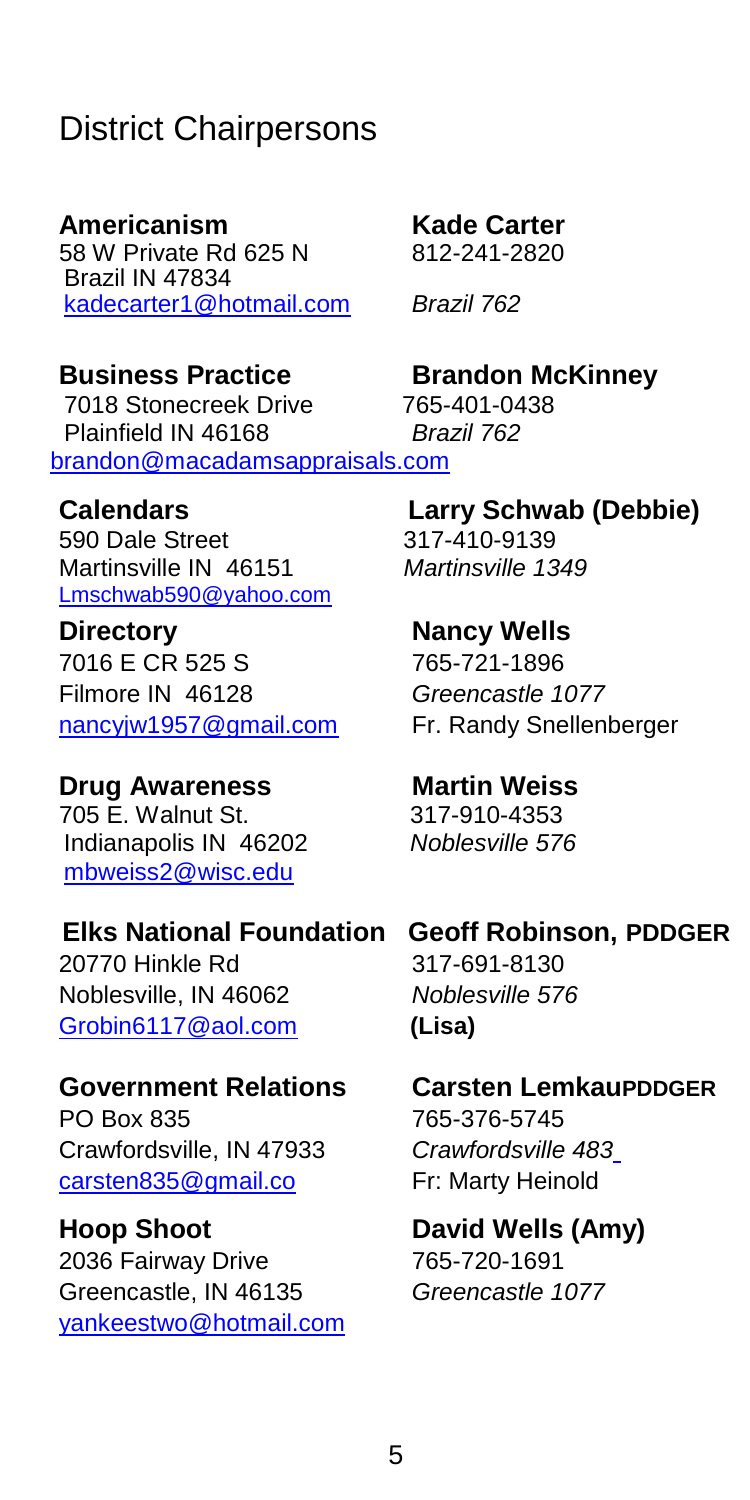# District Chairpersons

 701 E CR 200 S 765-301-6218 Greencastle IN 46135 *Greencastle 1077* [dlwallace2004@yahoo.com](mailto:dlwallace2004@yahoo.com)

4486 W. Strawberry Rd 765-366-8858 Montezuma IN 47862 *Rockville 2471* [pw@futurexsales.com](mailto:pw@futurexsales.com)

1574 Maple Avenue Noblesville, IN 46060 *Noblesville 576* [tawhalin@gmail.com](mailto:tawhalin@gmail.com)

 4083 S. County Road 300 W 910-309-4176 Greencastle, IN 46135 *Greencastle 1077* [christinarumley1@gmail.com](mailto:christinarumley1@gmail.com)

**Public Relations Terri Kennedy** 1145 Grant St 317-703-9718<br>Noblesville, IN 46060 *Noblesville 576*  Noblesville, IN 46060 *Noblesville 576* [terrisigmankennedy72@gmail.com](file:///C:/Users/njw/elks/directory/2021-22/terrisigmankennedy72@gmail.com) 

1112 Sunnyside Lane 765-426-0675 Lebanon, IN 46052 *Lebanon 635* [pmpatmore@gmail.com](mailto:pmpatmore@gmail.com)

**Scholarship Nancy Wells** 7016 E CR 525 S 765-721-1896 Fillmore, IN 46128 *Greencastle 1077*

102 E Thompson St.<br>Lebanon, IN 46052

**Inter-Lodge Activities Danny Wallace(Becky)**

**Lodge Activities Paul Wilson (Alisa)**

**Membership/Orientation Tampas Whalin, PER**

#### **National Service Christina Rumley (Brad)**

**Ritual Mike Patmore (Tricia)**

[Nancyjw1957@gmail.com](mailto:Nancyjw1957@gmail.com) Fr. Randy Snellenberger

**Soccer Shoot Colby Brannon**<br>102 E Thompson St. 765-894-5434 [cwbrannon@h](mailto:cwbrannon@)otmail.com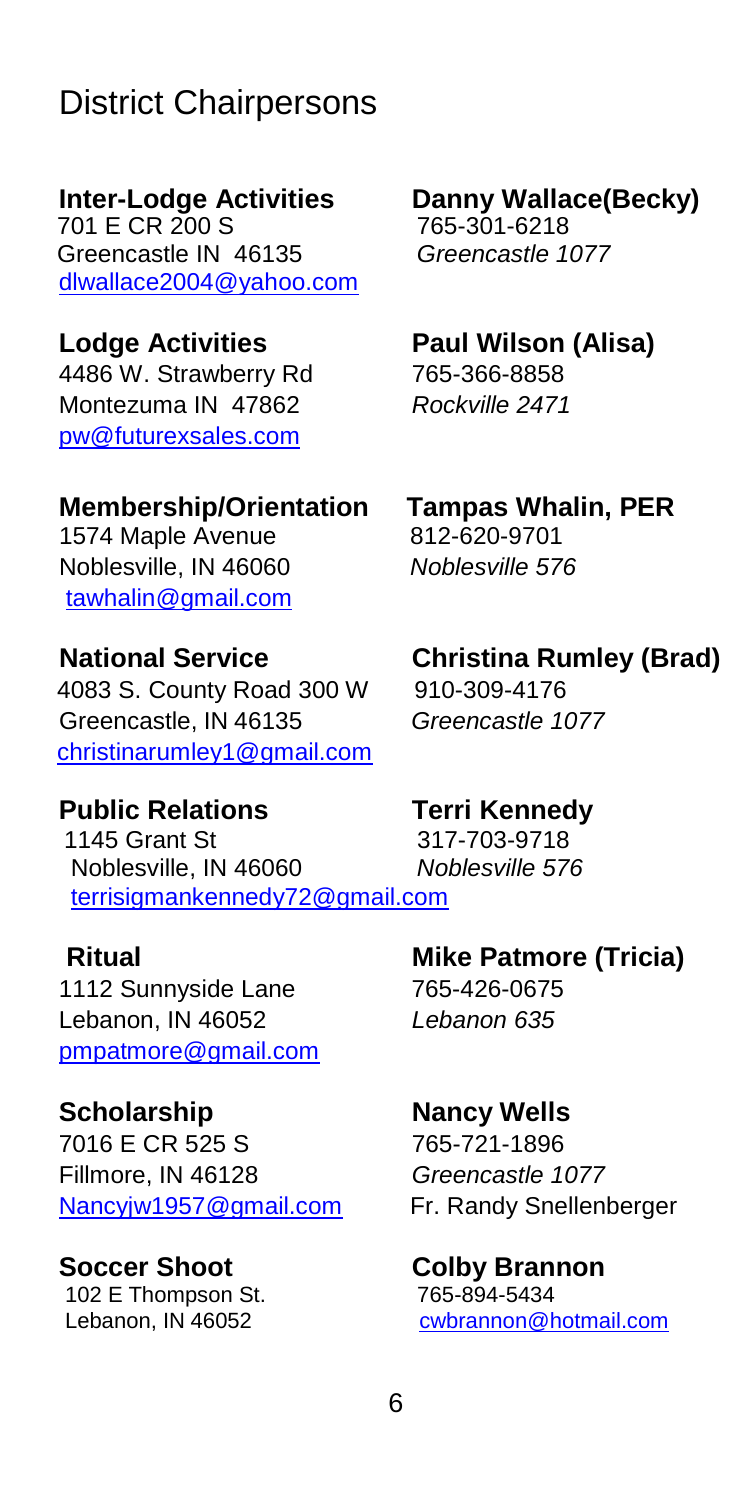# District Chairpersons

212 S East Street 317-753-4093 Lebanon, IN 46052 *Lebanon 635* [jlee.ellis81@gmail.com](mailto:jlee.ellis81@gmail.com)

# **State Major Project Lee Ellis, PDDGER**

### **Under the Spreading Antlers Terri Kennedy PER**

1145 Grant St 317-703-9718 Noblesville, IN 46060 [terrisigmankennedy72@gmail.com](file:///C:/Users/njw/elks/directory/2021-22/terrisigmankennedy72@gmail.com)*Noblesville 576*

702 Monarch Lane Lebanon IN 46052 *Lebanon 635*

# **Youth Activities Brad Clark, PER**

[Bclark1203@comcast.net](mailto:Bclark1203@comcast.net) **(Cindy)**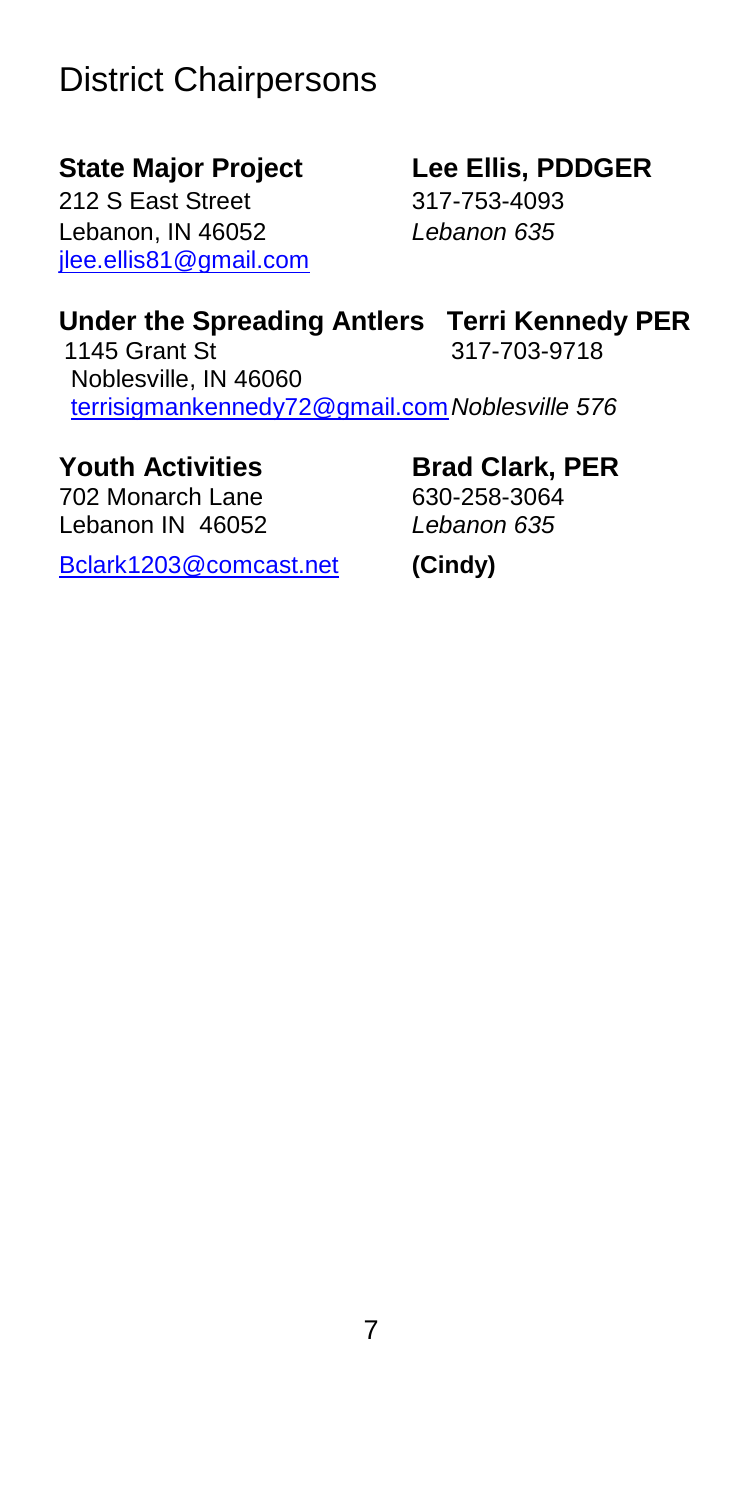#### Past Central District Presidents

| 1955-56 | Russell D. Chambers*     |
|---------|--------------------------|
| 1958-59 | Robert N. Grier*         |
| 1959-60 | Ray McCurdy*             |
| 1962-63 | William Hastings*        |
| 1963-64 | Lloyd Utterback*         |
| 1964-65 | J. Clayton Hughes*       |
| 1965-66 | Robert Peterson*         |
| 1966-67 | Gene Bramblett*          |
| 1967-68 | H. Eugene Milliron*      |
| 1968-69 | Donald Prifogle*         |
| 1969-70 | Robert Goens*            |
| 1972-73 | Jack Wapps*              |
| 1974-75 | George Westfall*         |
| 1975-76 | Garry Long*              |
| 1976-77 | Phil Whelchel*           |
| 1978-79 | Sidney Smock*            |
| 1979-80 | Glendon Holt*            |
| 1980-81 | Paul Hysong*             |
| 1982-83 | Carroll Dickerson        |
| 1983-84 | Al Wininger*             |
| 1984-85 | Kenneth Cays*            |
| 1985-86 | Bruce Torrance*          |
| 1986-87 | Harry G. Olsen*          |
| 1987-88 | Robert Watson*           |
| 1988-89 | Raymond F. Hine*         |
| 1989-90 | Jacque W. Palmer*        |
| 1990-91 | Tommy L. McQueary        |
| 1991-92 | Rodger L. Weaver         |
| 1992-93 | Charles Walton*          |
| 1993-94 | R. Brett Curnutt         |
| 1994-95 | Al Strong                |
| 1996-97 | Daniel L. Myers*         |
| 1997-98 | Larry L. Powell*         |
| 1998-99 | Robert "Doc" Tharp*      |
| 1999-00 | Jerry B. Samuelson       |
| 2000-01 | Gerry Avery              |
| 2001-02 | Ron Reasoner             |
| 2002-03 | Steve Sexton*            |
| 2003-04 | James McCartney          |
| 2004-05 | Geoff Robinson           |
| 2005-06 | James Ellis <sup>1</sup> |
| 2006-07 | Larry M. Mitchell        |
| 2007-08 | Dee B. Carmichael        |
| 2008-09 | Dave Wisniewski          |

Lebanon 635 Greenfield 1720 Kokomo 190 Martinsville 1349 Franklin 1818 Plainfield 2186 Greenfield 1720 Lebanon 635 Indianapolis 13 Tipton 1012 Noblesville 576 Martinsville 1349 Lebanon 635 Indianapolis 13 Tipton 1012 Plainfield 2186 Greenfield 1720 Kokomo 190 Lebanon 635 Noblesville 576 Noblesville 576 Lebanon 635 Indianapolis 13 Kokomo 190 Franklin 1818 Lebanon 635 Martinsville 1349 Kokomo 190 Greenfield 1720 Tipton 1012 Plainfield 2186 Greenfield 1720 Greenfield 1720 Franklin 1818 Lebanon 635 Kokomo 190 Noblesville 576 Franklin 1818 Martinsville 1349 Noblesville 576 Franklin 1818 Indianapolis 13 Greenfield 1720 Noblesville 576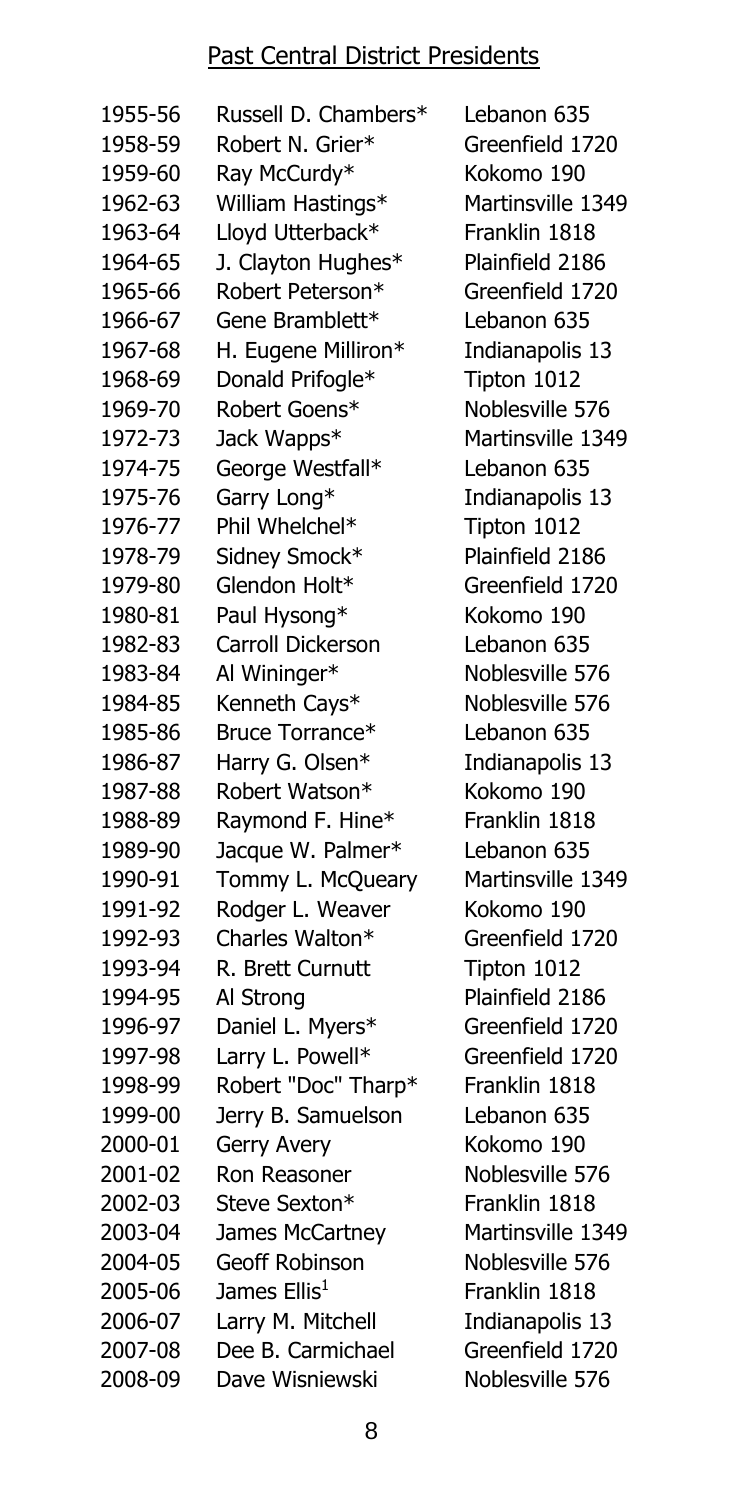#### Past Central District Deputies

| 1956-57   | Stanley Mascoe*          | Indianapolis 13   |
|-----------|--------------------------|-------------------|
| 1957-58   | Hugh Halstead*           | Kokomo 190        |
| 1961-62   | Lloyd Utterback*         | Franklin 1818     |
| 1962-63   | William Hastings*        | Martinsville 1349 |
| 1963-64   | Herb Beitz*              | Kokomo 190        |
| 1964-65   | Gene Bramblett*          | Lebanon 635       |
| 1966-67   | J. Clayton Hughes*       | Plainfield 2186   |
| 1967-68   | <b>Robert Curnutt</b>    | Tipton 1012       |
| 1970-71   | Robert Goens*            | Noblesville 576   |
| 1971-72   | H. Eugene Milliron*      | Indianapolis 13   |
| 1972-73   | James Pheiffer*          | Kokomo 190        |
| 1975-76   | Quinton P. Hawks*        | Plainfield 2186   |
| 1976-77   | Kenneth Pugh             | Greenfield 1720   |
| 1978-79   | Phil Whelchel*           | Tipton 1012       |
| 1979-80   | Kenneth Cays*            | Noblesville 576   |
| 1980-81   | Carroll Dickerson        | Lebanon 635       |
| 1981-82   | Robert Stultz*           | Franklin 1818     |
| 1982-83   | Robert Watson*           | Kokomo 190        |
| 1983-84   | Donald J. Stiemenn*      | Indianapolis 13   |
| 1984-85   | Henry Conroy*            | Plainfield 2186   |
| 1985-86   | Vern Tucker*             | Tipton 1012       |
| 1986-87   | T. Bruce Torrance*       | Lebanon 635       |
| 1987-88   | Harry G. Olsen*          | Indianapolis 13   |
| 1988-89   | Roger L. Weaver          | Kokomo 190        |
| 1989-90   | Raymond F. Hine*         | Franklin 1818     |
| 1990-91   | Jaque W. Palmer*         | Lebanon 635       |
| 1991-92   | Tommy L. McQueary        | Martinsville 1349 |
| 1992-93   | Gerald H. Griffin*       | Indianapolis 13   |
| 1993-94   | R. Brett Curnutt         | Tipton 1012       |
| 1995-96   | Al Strong                | Plainfield 2186   |
| 1996-97   | Ralph H. Coe*            | Lebanon 635       |
| 1997-98   | Daniel L. Myers*         | Greenfield 1720   |
| 1998-99   | Larry L. Powell*         | Greenfield 1720   |
| 1999-00   | Robert "Doc" Tharp*      | Franklin 1818     |
| 2000-01   | Jerry B. Samuelson       | Lebanon 635       |
| 2001-02   | Gerry Avery              | Kokomo 190        |
| 2002-03   | Ron Reasoner             | Noblesville 576   |
| 2003-04   | Steve Sexton*            | Franklin 1818     |
| 2004-05   | James McCartney          | Martinsville 1349 |
| 2005-06   | Geoff Robinson           | Noblesville 576   |
| 2006-07   | James Ellis <sup>1</sup> | Franklin 1818     |
| 2007-08   | Larry M. Mitchell        | Indianapolis 13   |
| 2008-09   | Dee B. Carmichael        | Greenfield 1720   |
| *deceased | <sup>1</sup> inactive    |                   |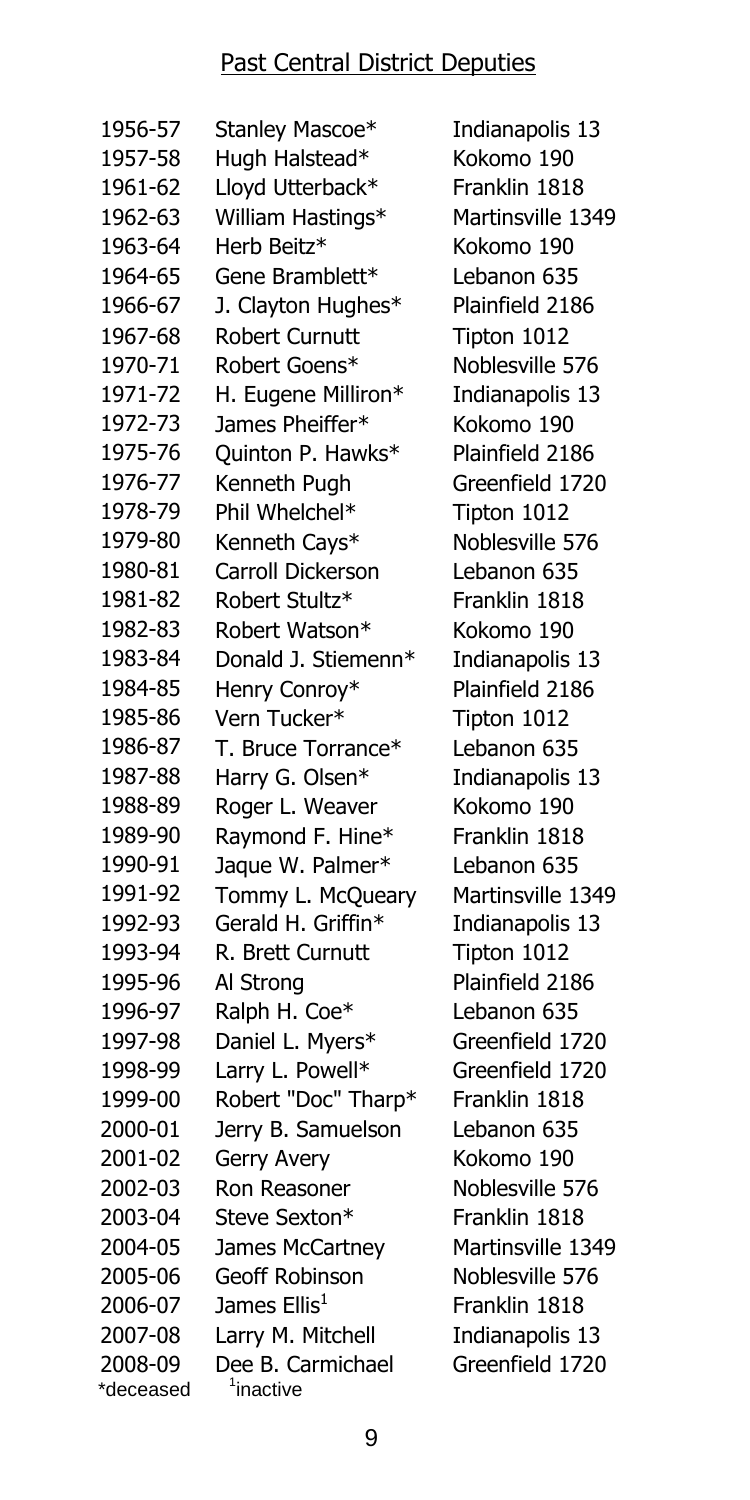#### Past West District Presidents

| 1960-61 | Lee Lewis*              | Gr  |
|---------|-------------------------|-----|
| 1970-71 | Robert Walsh            | Fra |
| 1972-73 | Robert Mertz*           | La  |
| 1973-74 | Max Boots*              | Cr  |
| 1977-78 | Ed Emans*               | Fra |
| 1978-79 | Richard Burton *        | Te  |
| 1981-82 | Marvin Buck*            | Rc  |
| 1984-85 | Al Wray*                | Cr  |
| 1985-86 | Don Jewell              | Te  |
| 1986-87 | Jay Hinton*             | Fra |
| 1987-88 | Leon Bell*              | Br  |
| 1988-89 | Don Williams            | Rc  |
| 1989-90 | Don Fassnacht*          | La  |
| 1990-91 | Tom Williamson*         | Cr  |
| 1991-92 | Dale Phillips*          | Su  |
| 1992-93 | Hills Dunn              | Fra |
| 1993-94 | <b>Robert Garing</b>    | Rc  |
| 1994-95 | Robert Longo            | Br  |
| 1995-96 | <b>Robert Tucker</b>    | Lir |
| 1997-98 | Louis Swenke*           | Cr  |
| 1998-99 | <b>Scott Lewis</b>      | Gr  |
| 1999-00 | <b>Russell Williams</b> | Fra |
| 2000-01 | Art Jensen*             | Br  |
| 2001-02 | Carl Nelson             | Rc  |
| 2002-03 | LeRoy Liston*           | Lir |
| 2003-04 | Robert Jansen*          | La  |
| 2004-05 | John Robinson           | Te  |
| 2005-06 | Carsten Lemkau          | Cr  |
| 2006-07 | Diane Holcomb           | Rc  |
| 2007-09 | Jeff Franklin           | Lir |
|         |                         |     |

eencastle 1077 ankfort 560 fayette 143 awfordsville 483 ankfort 560 rre Haute 86 ockville 2471 awfordsville 483 rre Haute 86 ankfort 560 azil 762 ockville 2471 fayette 143 awfordsville 483 Illivan 911 ankfort 560 ockville 2471 azil 762 nton 866 awfordsville 483 eencastle 1077 ankfort 560 azil 762 ockville 2471 nton 866 fayette 143 rre Haute 86 awfordsville 483 ckville 2471 1ton 866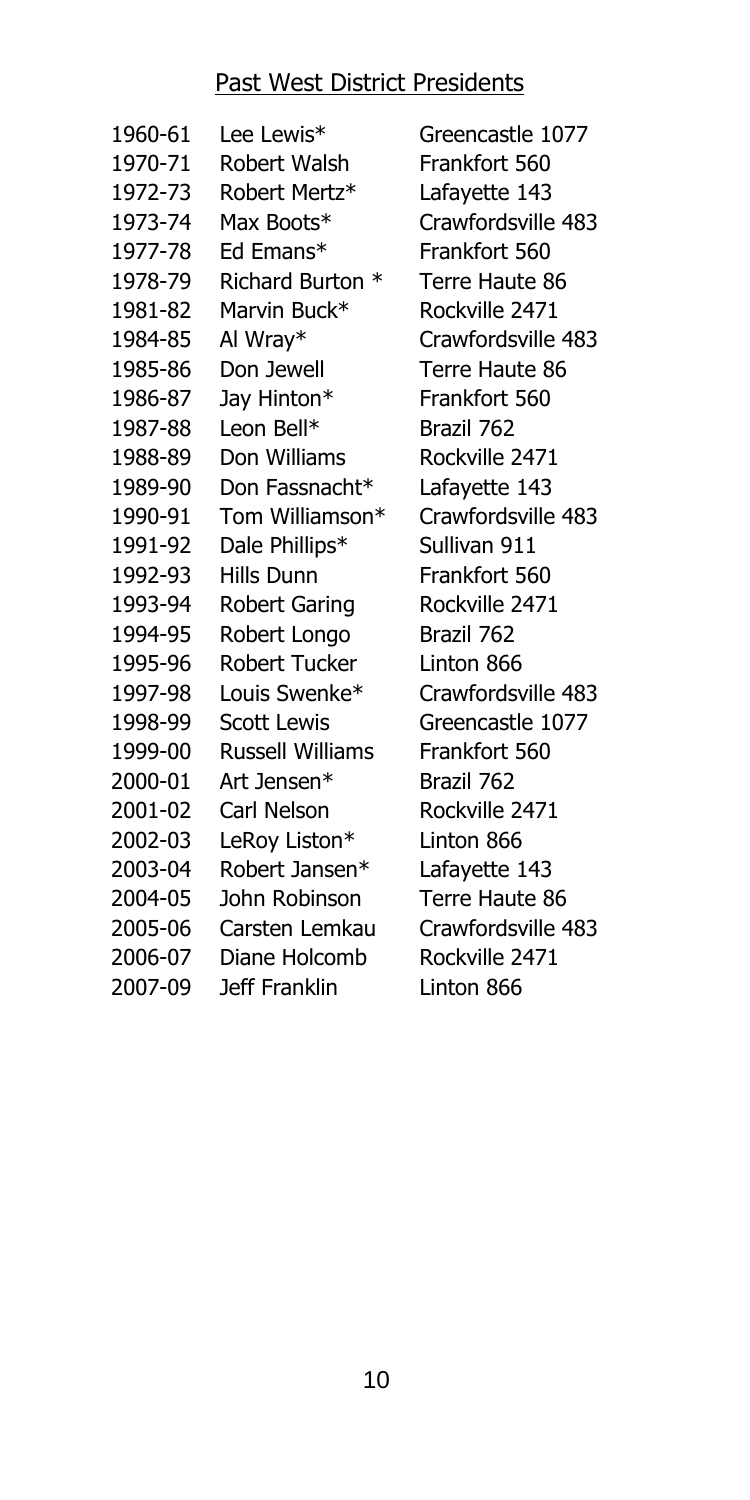#### Past West District Deputies

| 1964-65 | James Palmer            |
|---------|-------------------------|
| 1972-73 | Bill Lynch*             |
| 1973-74 | Don Jewell*             |
| 1974-75 | Max Boots*              |
| 1977-78 | <b>Bob Walsh</b>        |
| 1978-79 | Jim Frank               |
| 1979-80 | Chuck Harden            |
| 1980-81 | Marvin Buck*            |
| 1982-83 | Al Wray*                |
| 1983-84 | <b>Robert Medsker</b>   |
| 1984-85 | Ralph Klipsch*          |
| 1985-86 | <b>Richard Burton</b>   |
| 1986-87 | Ed Emans*               |
| 1987-88 | Jerry Abram             |
| 1988-89 | Jay Hinton*             |
| 1989-90 | Leon Bell*              |
| 1990-91 | Tom Williamson*         |
| 1991-92 | Dale Phillips*          |
| 1992-93 | <b>Bob Garing</b>       |
| 1993-94 | Don Fassnacht*          |
| 1994-95 | Robert Tucker           |
| 1995-96 | Paul Grimes             |
| 1996-97 | Art Jensen*             |
| 1997-98 | <b>Scott Lewis</b>      |
| 1998-99 | Jim Rowe*               |
| 1999-00 | <b>Russell Williams</b> |
| 2000-01 | Louis Swenke*           |
| 2001-02 | Robert Longo            |
| 2002-03 | LeRoy Liston*           |
| 2003-04 | Robert Jansen*          |
| 2004-05 | John Robinson           |
| 2005-06 | Carsten Lemkau          |
| 2006-07 | Morgan James*           |
| 2007-09 | Diane Holcomb           |

Terre Haute 86 Brazil 762 Terre Haute 86 Crawfordsville 483 Frankfort 560 Lafayette 143 Linton 866 Rockville 2471 Crawfordsville 483 Sullivan 911 Greencastle 1077 Terre Haute 86 Frankfort 560 Linton 866 Frankfort 560 Brazil 762 Crawfordsville 483 Sullivan 911 Rockville 2471 Lafayette 143 Linton 866 Terre Haute 86 Brazil 762 Greencastle 1077 Rockville 2471 Frankfort 560 Crawfordsville 483 Brazil 762 Linton 866 Lafayette 143 Terre Haute 86 Crawfordsville 483 Linton 866 Rockville 2471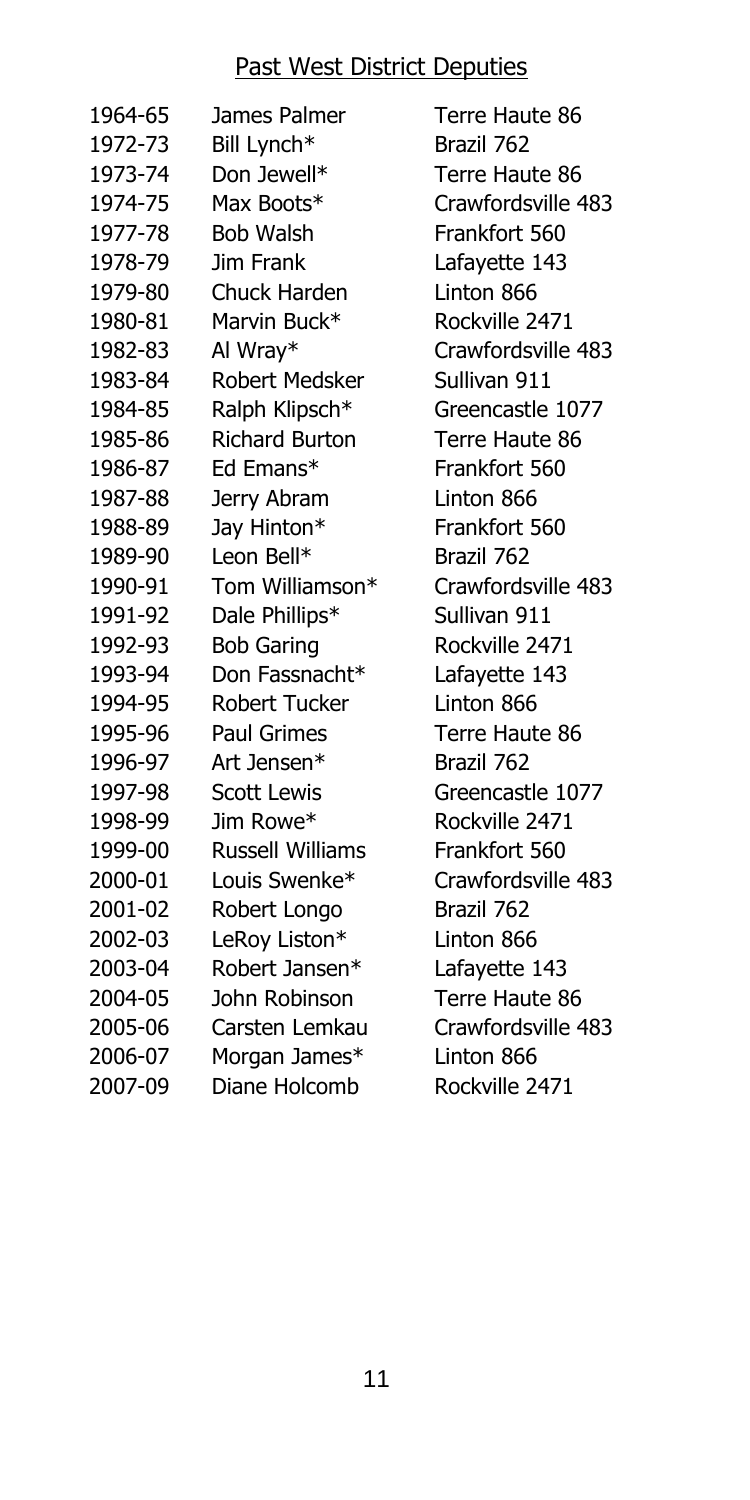# Past West-Central District Presidents

2017-2018 2017-2019 2019-2020 2020-2021 2021-2022

2009-2011 Tony Vester\* Brazil 762 2010-2011 Mike Patmore Lebanon 635 2011-2012 James Crafton Rockville 2471 2012-2014 William Hoagland Greencastle 1077 2014-2015 Ché Fillbright Lebanon 635 2015-2016 Bev Jones-Steele\* Rockville 2471 2016-2017 Brandon McKinney Brazil 762 Jack Streicher Paul Wilson J. Lee Ellis Danny Wallace Brad Clark

Lafayette 143 Rockville 2471 Lebanon 635 Greencastle 1077 Lebanon 635

# <span id="page-13-0"></span>Past West-Central District Deputies

| 2009-2010 | Dave Wisniewski         | Noblesville 576   |
|-----------|-------------------------|-------------------|
| 2010-2011 | Tony Vester*            | Brazil 762        |
| 2011-2012 | Mike Patmore            | Lebanon 635       |
| 2012-2013 | Ron Reasoner            | Noblesville 576   |
| 2013-2014 | <b>Tony Musgrave</b>    | Martinsville 1349 |
| 2014-2015 | William Hoagland        | Greencastle 1077  |
| 2015-2016 | Ché Fillbright          | Lebanon 635       |
| 2016-2017 | Bev Jones-Steele*       | Rockville 2471    |
| 2016-2017 | Don Fassnacht*          | Lafayette 143     |
| 2017-2018 | <b>Brandon McKinney</b> | Brazil 762        |
| 2018-2019 | Tony Vester*            | Brazil 762        |
| 2019-2020 | <b>Paul Wilson</b>      | Rockville 2471    |
| 2020-2021 | J. Lee Ellis            | Lebanon 635       |
| 2021-2022 | Danny Wallace           | Greencastle 1077  |
|           |                         |                   |

12 \*deceased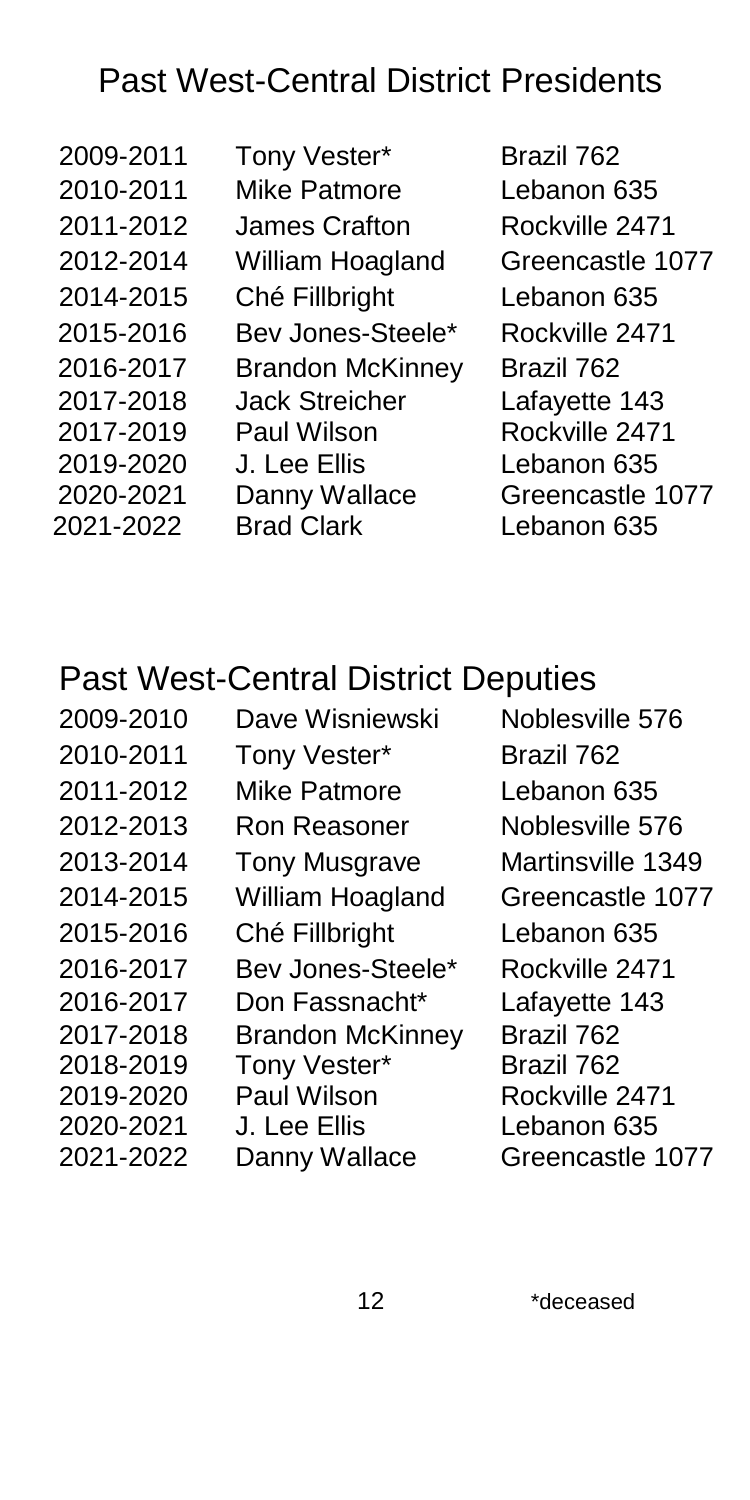# **Brazil Lodge 762**

PO Box 250 1st & 3rd Mon @ 7 19 S Sherfey St 812-448-8665 Brazil IN 47834 *Centennial Lodge 4/3/1902* **M, Tu, Th, F 4-10: Sa 12-7 Closed W and Su.**

**Kade Carter, Exalted Ruler**  58 W Private Rd 625 N 812-241-2820 Brazil IN 47834 [kadecarter1@hotmail.com](file:///C:/Users/njw/elks/directory/2021-22/kadecarter1@hotmail.com)

**Brandon McKinney, PDDGER, Secretary** 7018 Stonecreek Drive Plainfield IN 46168 [brandon@macadamsappraisals.com](mailto:brandon@macadamsappraisals.com)

#### **E David Little, Leading Knight (Melissa Ann)**

1862 State St. 832-454-1146 Harmony IN 47853 [ccsr12@gmail.com](mailto:ccsr12@gmail.com)

#### **Daniel J. Tucker, Loyal Knight (Beth Ann)**

870 W. Craig Ave 812-239-3429

Brazil, IN 47834 [olddant@netzero.com](mailto:olddant@netzero.com)

#### **Bradly Wallace, Lecturing Knight**

PO Box 68 812-605-9689<br>Brazil IN 47834 812-605-9689

<wallaceauction@aol.com>

#### **John Adamson, PER, Treasurer (Blaire)**

2910 S. 8<sup>th</sup> Street  $\frac{812-605-1314}{8}$ <br>Terre Haute. IN 47802  $\frac{1}{10}$  iohn@mcadamsa [john@mcadamsappraisals.com](mailto:john@mcadamsappraisals.com)

**Trustees**

**Bryan Allender** 812-239-2251 **Gary Stewart (Renee)** 812-208-4642 **Cory Lookebill (Mary)** 812-201-8141

**Esquire open**

**Chaplain open**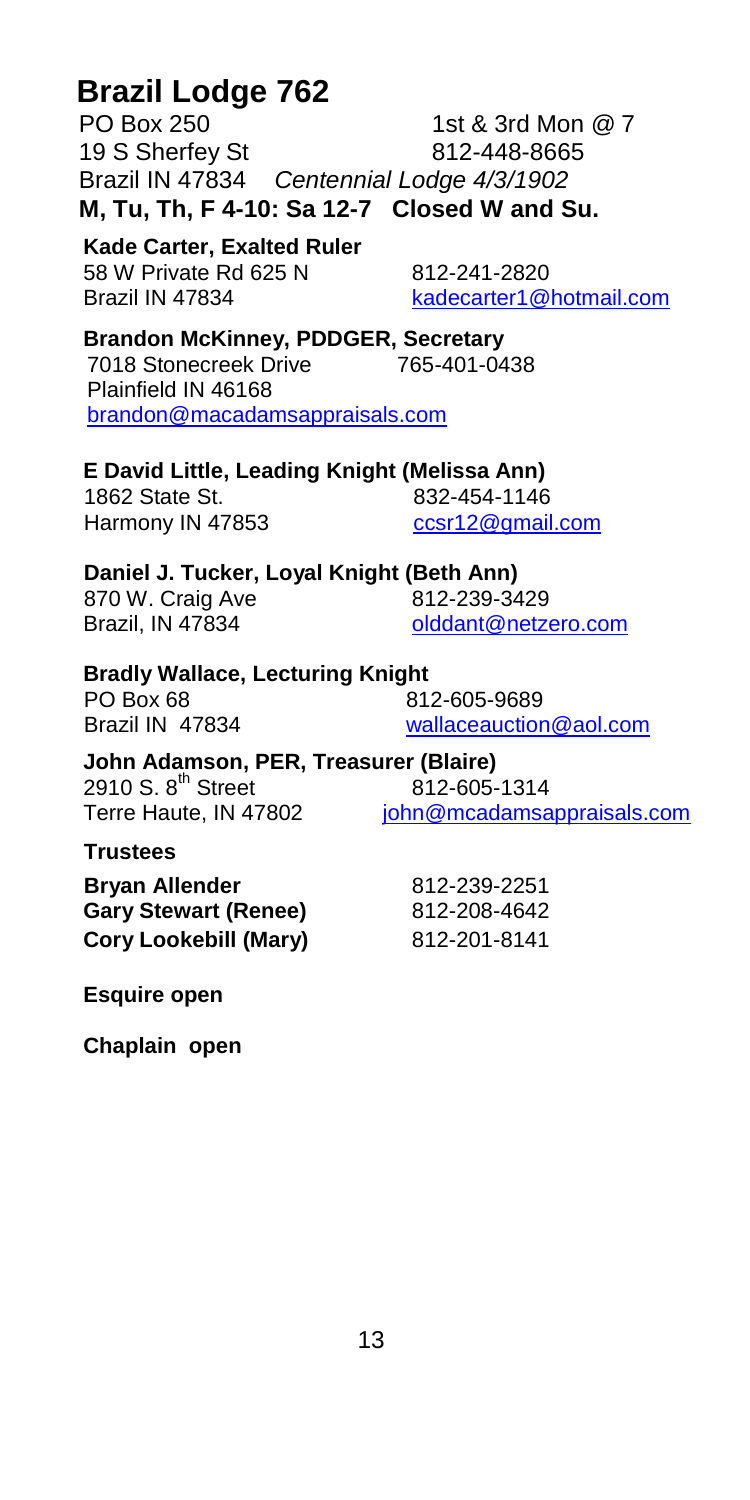| <b>Crawfordsville Lodge 483</b><br>2109 Indianapolis Road                                                         | 2nd & 4th Wed $@7$                               |
|-------------------------------------------------------------------------------------------------------------------|--------------------------------------------------|
| Crawfordsville, IN 47933                                                                                          | 765-362-0705                                     |
| Elks483@gmail.com                                                                                                 |                                                  |
| Hours: Wed and Fri 5 - close                                                                                      | Closed: Sat, Sun, Mon<br><b>Tues. and Thurs.</b> |
| Mike Lichtenwalter, Exalted Ruler<br>105 N 6 <sup>th</sup> St PO Box 412<br>New Market IN 47965                   | 765-366-9576<br>mallen78@yahoo.com               |
| <b>Kay Birchfield (Secretary)</b><br>109 Louise Ave<br>Crawfordsville, IN 47933                                   | 765-366-3283<br>birch109@gmail.com               |
| <b>Judy Consoer, PER, Leading Knight</b><br>2107 Lebanon Road<br>Crawfordsville IN 47933<br>consoer2107@yahoo.com | 765-307-0517                                     |
| <b>Steve Mylers, Lecturing Knight</b><br>605 E. Jefferson St.<br>Crawfordsville, IN 47933                         | 765-366-2919                                     |
| Diana Vail, PER, Loyal Knight<br>311 Englewood Dr<br>Crawfordsville IN 47933                                      | 765-225-1215                                     |
| <b>Molly Lichtenwalter, Treasurer</b><br>105 N 6 <sup>th</sup> St PO Box 412<br>New Market IN 47965               | 765-376-9129                                     |
| Carsten Lemkau, PDDGER, Esquire (Marty Heinold)<br>PO Box 835<br>Crawfordsville, IN 47933<br>carsten835@gmail.com | 765-376-5745                                     |
| <b>Trustees</b><br><b>Damon Myers</b><br><b>Fred Baker</b>                                                        | 765-364-6939                                     |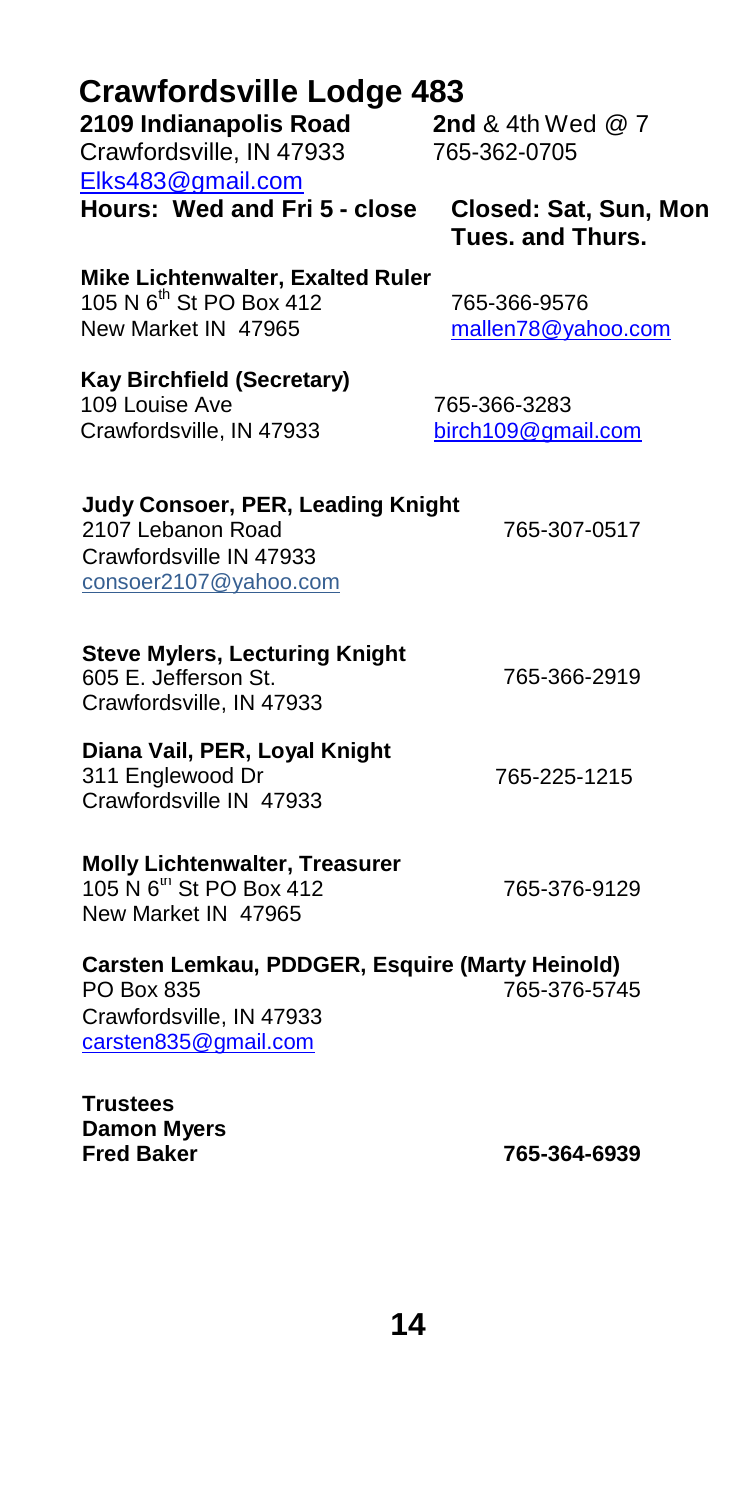| Greencastle Lodge 1077                                    |                                                      |  |  |
|-----------------------------------------------------------|------------------------------------------------------|--|--|
| <b>PO Box 293</b>                                         | $2^{nd}$ & 4 <sup>th</sup> Wed @ 7                   |  |  |
| 202 S Indiana St                                          | 765-653-4310                                         |  |  |
|                                                           | Greencastle IN 46135 matt.helmer@helmerappraisal.com |  |  |
| Hours: T 5-7p: W, Th 5-9: Fr 5-11p: Sa                    |                                                      |  |  |
|                                                           |                                                      |  |  |
| Noon-9p Closed Sunday & Monday                            |                                                      |  |  |
| Nancy Wells, Exalted Ruler (Randy Snellenberger)          |                                                      |  |  |
| 7016 E CR 525 S                                           | 765-721-1896                                         |  |  |
| Fillmore IN 46128                                         | nancyjw1957@gmail.com                                |  |  |
|                                                           |                                                      |  |  |
| Matt Helmer PER, Secretary (Fawn)                         |                                                      |  |  |
| 1913 Sandalwood Drive                                     | 765-720-9505                                         |  |  |
| Greencastle, IN 46135                                     |                                                      |  |  |
| matt.helmer@helmerappraisal.com                           |                                                      |  |  |
|                                                           |                                                      |  |  |
| Jeremy Barger, Leading Knight (Katie)                     |                                                      |  |  |
| 128 W Berry St                                            | 765-848-1398                                         |  |  |
| Greencastle, IN 46135                                     |                                                      |  |  |
| Katie Barger, Loyal Knight (Jeremy)                       |                                                      |  |  |
| 128 W Berry St                                            | 765-720-3744                                         |  |  |
| Greencastle, IN 46135                                     | kberry75@hotmail.com                                 |  |  |
|                                                           |                                                      |  |  |
| Jerry Elam, Lecturing Knight                              |                                                      |  |  |
| 2020 Fairway Dr.                                          | 636-751-3640                                         |  |  |
| Greencastle IN 46135                                      | elam1960@aol.com                                     |  |  |
|                                                           |                                                      |  |  |
| <b>Becky Wallace, Treasurer (Danny)</b><br>701 E CR 200 S | 765-719-1226                                         |  |  |
| Greencastle IN 46135                                      |                                                      |  |  |
|                                                           |                                                      |  |  |
| <b>Trustees</b>                                           |                                                      |  |  |
| Danny Wallace (Becky)                                     | 765-301-6218                                         |  |  |
| Don Owen                                                  | 765-721-0712                                         |  |  |
| <b>Christina Rumley (Brad)</b>                            | 910-309-4176                                         |  |  |
| Fawn Helmer, Tiler (Matt)                                 |                                                      |  |  |
| 1913 Sandalwood Dr.                                       | 765-721-7444                                         |  |  |
| Greencastle IN 46135                                      | fawnmcfadden@yahoo.com                               |  |  |
|                                                           |                                                      |  |  |
| Keith Wade, Esquire (Tammy)                               |                                                      |  |  |
| 711 1/2 E Locust St.                                      | 765-247-9228                                         |  |  |
| Greencastle IN 46135                                      | wade4@cinergymetro.net                               |  |  |
|                                                           |                                                      |  |  |
| Baron Barnett, Chaplain (Martha)                          |                                                      |  |  |
| 9943 Lasuer Rd                                            | 765-795-5289                                         |  |  |
| Poland, IN 47868                                          |                                                      |  |  |

#### **Scott Dismukes, Inner Guard (Tina)** 407 Melrose 765-720-1530 Greencastle IN 46135 [scott\\_tina\\_dismukes@yahoo.com](mailto:scott_tina_dismukes@yahoo.com)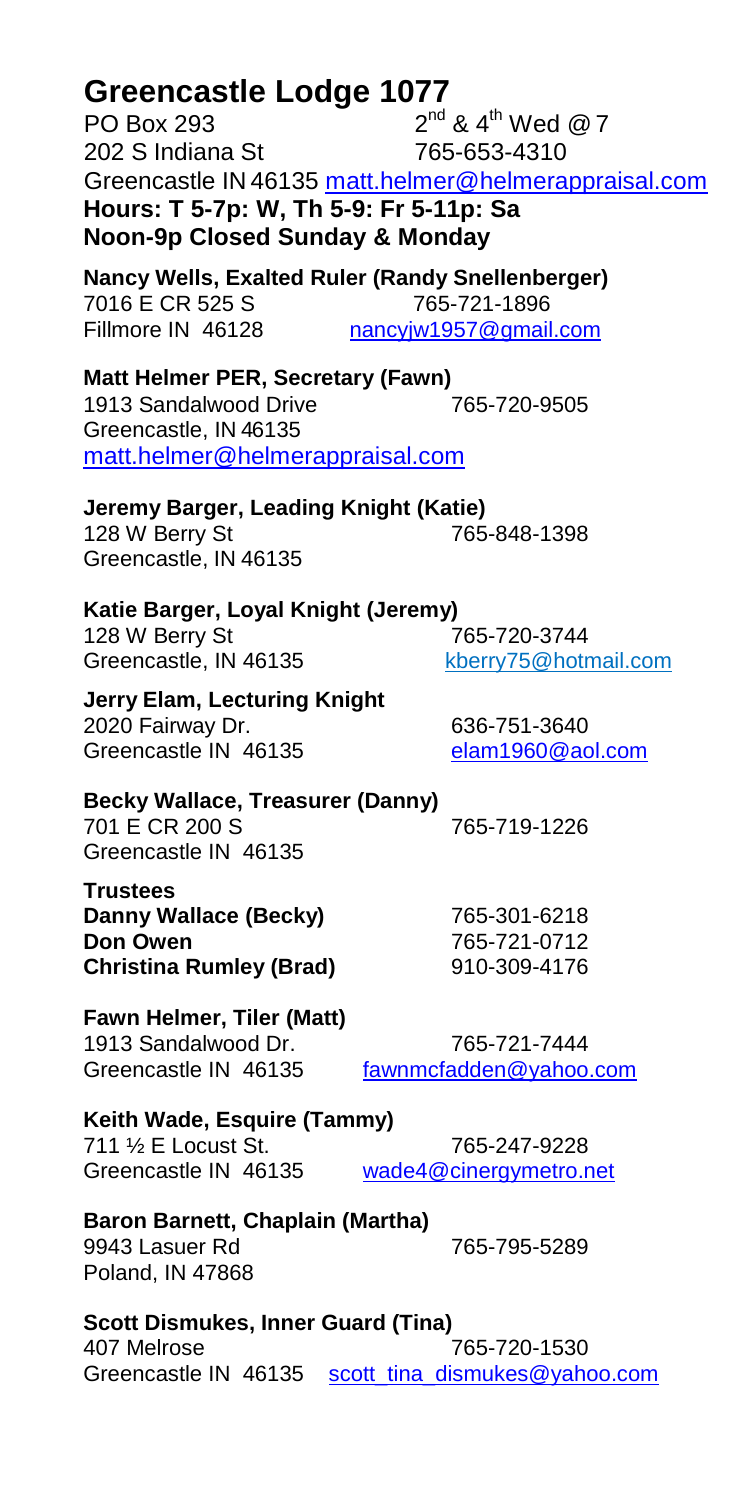### **Lebanon Lodge 635**

PO Box 68 1st & 3rd Mon @ 7 215 Lafayette Ave 765-482-1360 Lebanon, IN 46052 [elks635@att.net](mailto:elks635@att.net) **Hours: M,T,Th,Sat 3–8; W,Fri 3–10 Closed Sunday**

**William Prior, Exalted Ruler** 1905 Austin Dr 765-426-8254 Lebanon, IN 46052 [w\\_prior@sbcglobal.net](mailto:w_prior@sbcglobal.net)

 **J. Lee Ellis, Secretary (PER)** 1422 Geneva Ct 317-753-4093 Lebanon, IN 46052 [jlee.ellis81@gmail.com](file:///C:/Users/njw/elks/directory/2021-22/jlee.ellis81@gmail.com)

**Colby Brannon, Leading Knight** 102 E Thompson St. 765-894-5434 Lebanon, IN 46052 [cwbrannon@h](mailto:cwbrannon@)otmail.com

[uncnoles@yahoo.com](mailto:uncnoles@yahoo.com)

**Bryan Robison, Loyal Knight** 2908 Lily Dr 317-902-1176<br>
Lebanon. IN 46052 **Dr and Lebanon**. IN 46052

**Nic Cline, Lecturing Knight** 507 N Grant St 7658911179 Lebanon IN 46052 [ncnik07@yahoo.com](file:///C:/Users/njw/elks/directory/2021-22/ncnik07@yahoo.com)

**Jay Fields, Treasurer (Jennifer)** 1103 W 300 N 765-482-1926 Lebanon, IN 46052 [jaydoc34@](mailto:jerbowen78@gmail.com)sbcglobal.net

**Trustees Mike Patmore (PDDGER) 765-482-2635 Brian McIntyre 317-442-3553 Rick Ellis (PER) 317-918-4172 Jason Vickery 317-374-0795 David Martin 765-894-0307**

**Zach Battson, Esquire (Kara)** 1620 Danielle Rd 765-336-4195 Lebanon, IN 46052 [battsonz@yahoo.com](mailto:battsonz@yahoo.com)

**Donald Allen, Tiler**  1419 Victoria Lane [donaldallen1950@yahoo.com](mailto:donaldallen1950@yahoo.com) Lebanon, IN 46052

**Victoria Haiges, Chaplain**

1419 Victoria Drive 765-482-6843 Lebanon, IN 46052 [walweez11@att.net](mailto:walweez11@att.net)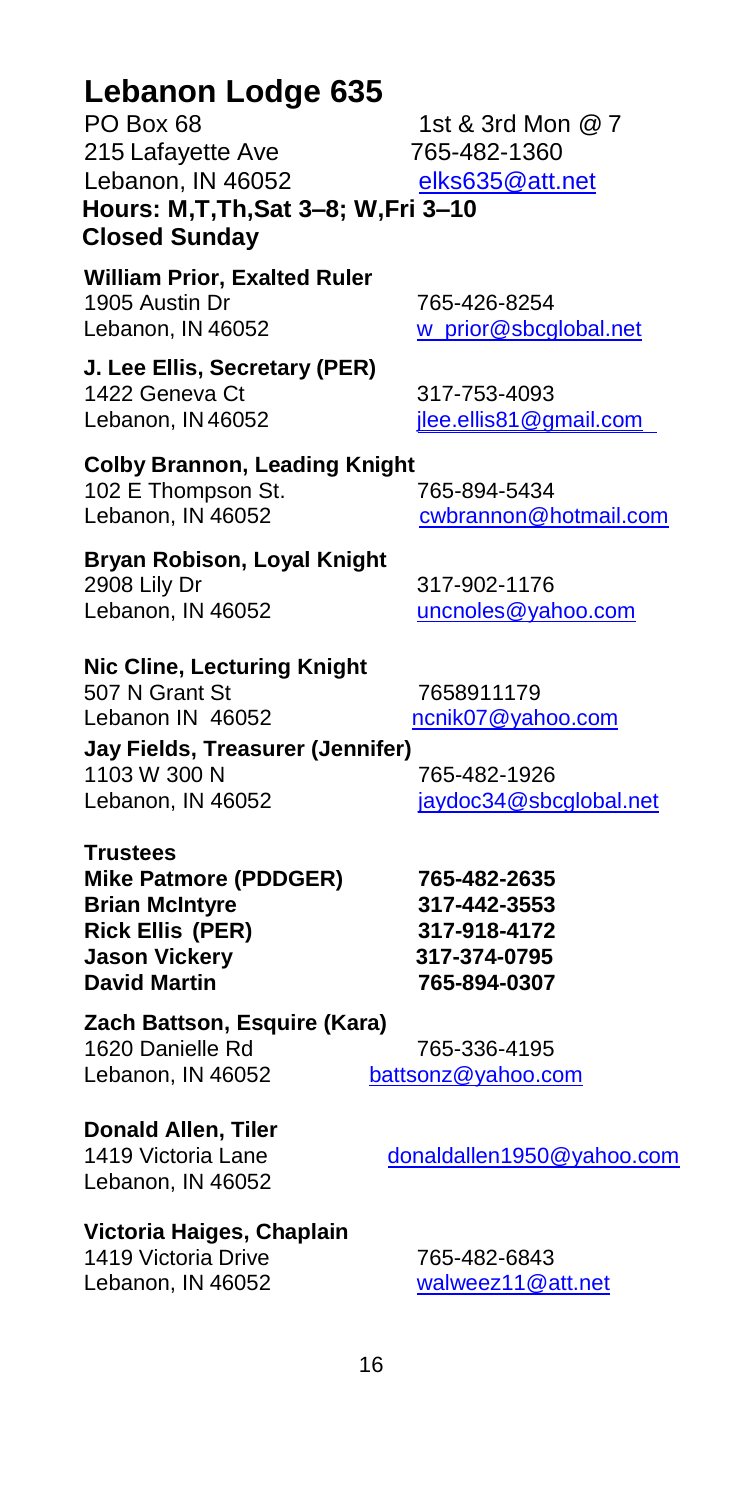# **Martinsville Lodge 1349**

PO Box 1186 1st & 3rd Tue @ 7 1010 S Josephine St 765-342-6711 Martinsville, IN 46151 mville**\_**[elks1349@att.net](mailto:mville_elks1349@att.net) **Hours: M-W 2p-9p; Th,F 2p-10p; Sat 12p-10p; Sun 1p-9p**

 **Larry Schwab Exhalted Ruler (Debbie)** 590 Dale St 317-410-9139<br>Martinsville IN 46151 Imschwab590@va [lmschwab590@yahoo.com](file:///C:/Users/njw/elks/directory/2021-22/lmschwab590@yahoo.com)

**Jim McCartney, Secretary (Liz**) 1845 Cope Rd. 765-342-5693 Martinsville IN 46151 [James.mccartney@sbcglobal.net](file:///C:/Users/njw/elks/directory/2021-22/James.mccartney@sbcglobal.net)

#### **Heather FisherLeading Knight**

6111 Big Hurricane Rd. 317-755-6921

Martinsville IN 46151 [hfisher@gpstrategies.com](mailto:hfisher@gpstrategies.com)

**Kevin VanArsdale, Loyal Knight**  1725 N Christopher Ln 765-346-9390 Martinsville IN 46151 [vanarsdale-kevin@yahoo.com](mailto:vanarsdale-kevin@yahoo.com)

#### **Jamie Warren, Lecturing Knight**

1220 Inverness Farms Rd 765-318-1093<br>Martinsville IN 46151 sky shrtld@vahoo.c **Deanna Pugh, Treasurer** 8512 N Henderson Ford Rd 317-755-6921

**Trustees**

**OPEN, Esquire** 

**OPEN, Tiler** 

#### **Katheryn Stiles, Chaplain**

2005 N Blue Bluff Rd 765-304-2022 Martinsville IN 46151 [kathycarpenterstiles@gmail.com](mailto:kathycarpenterstiles@gmail.com) **Tammy Tuckeer, Inner Guard** 190 E Cunningham St. 317-345-2892<br>Martinsville IN 46151 tonygarza1974@y [tonygarza1974@yahoo.com](file:///C:/Users/njw/elks/directory/2021-22/tonygarza1974@yahoo.com)

[sky\\_shrtld@yahoo.com](mailto:sky_shrtld@yahoo.com)

Mooresville IN 46158 [hfisher@gpstrategies.com](file:///C:/Users/njw/elks/directory/2021-22/hfisher@gpstrategies.com)

**Kelli Sparks 317-373-9701 Kim VanArsdale 317-217-8890 Jesse Fisher 317-373-8316**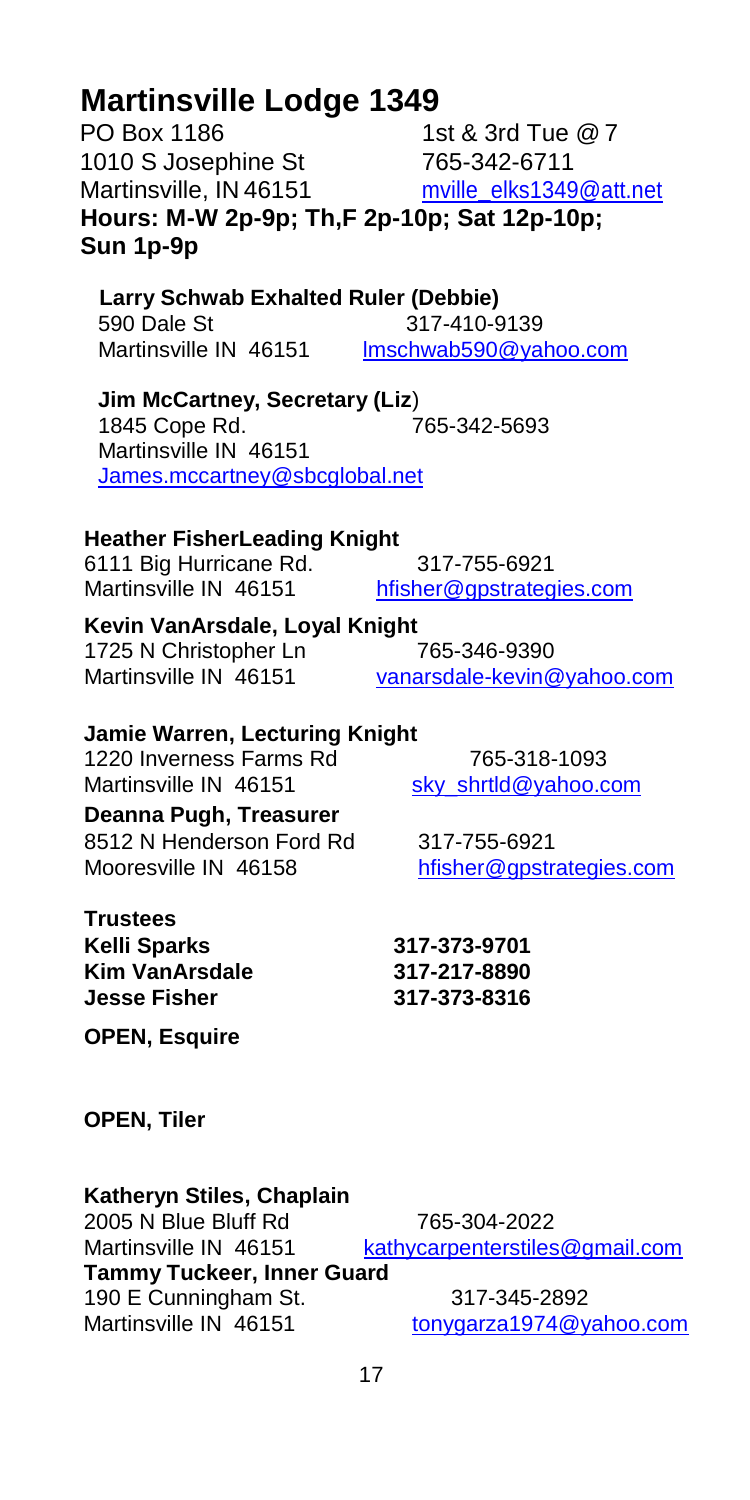**Hours: Mon – Sat 4-10 Closed Sunday**

**Trampas Whalin, Exalted Ruler** 1574 Maple Avenue 812-620-9701 Noblesville, IN 46060 [tawhalin@DollardEvansWhalin.com](mailto:tawhalin@DollardEvansWhalin.com)

**Geoffrey Robinson, Secretary (Lisa)**

20770 Hinkle Road 317-877-0709 Noblesville, IN 46062 [grobin6117@aol.com](mailto:grobin6117@aol.com)

#### **Martin B. Weiss, Leading Knight**

1020 S Randolph St. 317-910-4353 Indianapolis IN 46203 [mbweiss2@wisc.edu](file:///C:/Users/njw/elks/directory/2021-22/mbweiss2@wisc.edu)

#### **Stephen Vallier, Loyal Knight (Treva)**

7660 Mistflower Ln. 317-531-1043 Noblesville IN 46062 [vallierv@aol.com](file:///C:/Users/njw/elks/directory/2021-22/vallierv@aol.com)

#### **Philip Anderson, Lecturing Knight (Angela)**

11043 Stoneleigh Dr 317-273-3367 Noblesville IN 46060 [philliplanderson@gmail.com](mailto:philliplanderson@gmail.com)

## **Jason Snyder, Treasurer (Annette)**

333 Whispering Willow Ct. 317-523-0849 Noblesville, IN 46060 [indysnyder99@gmail.com](mailto:indysnyder99@gmail.com)

**Trustees Jerry Wides 317-409-4948 Ron Reasoner 317-691-3147 Morgan Ott 317-503-8868**

**Terri Sigman-Kennedy, Essqire** 1145 Grant St 317-703-9718 Noblesville, IN 46060 [terrisigmankennedy72@gmail.com](file:///C:/Users/njw/elks/directory/2021-22/terrisigmankennedy72@gmail.com)

**Terry (Pete) Smith, Chaplain (Vicky)** 7246 Lands End Cir.<br>
Noblesville. IN 46060<br>
Noblesville. IN 46060

pete@ckarphealth.com

#### **Dylan Decker-Clark, Inner Guard (Correy)**

17295 Seaboard Pl 317-778-6212 Noblesville, IN 46062 [ddeckerclark7@gmail.com](mailto:ddeckerclark7@gmail.com)

# **Noblesville Lodge 576**

PO Box 306 1st & 3rd Mon @ 7:30 Noblesville, In 46060 mob576@ori.net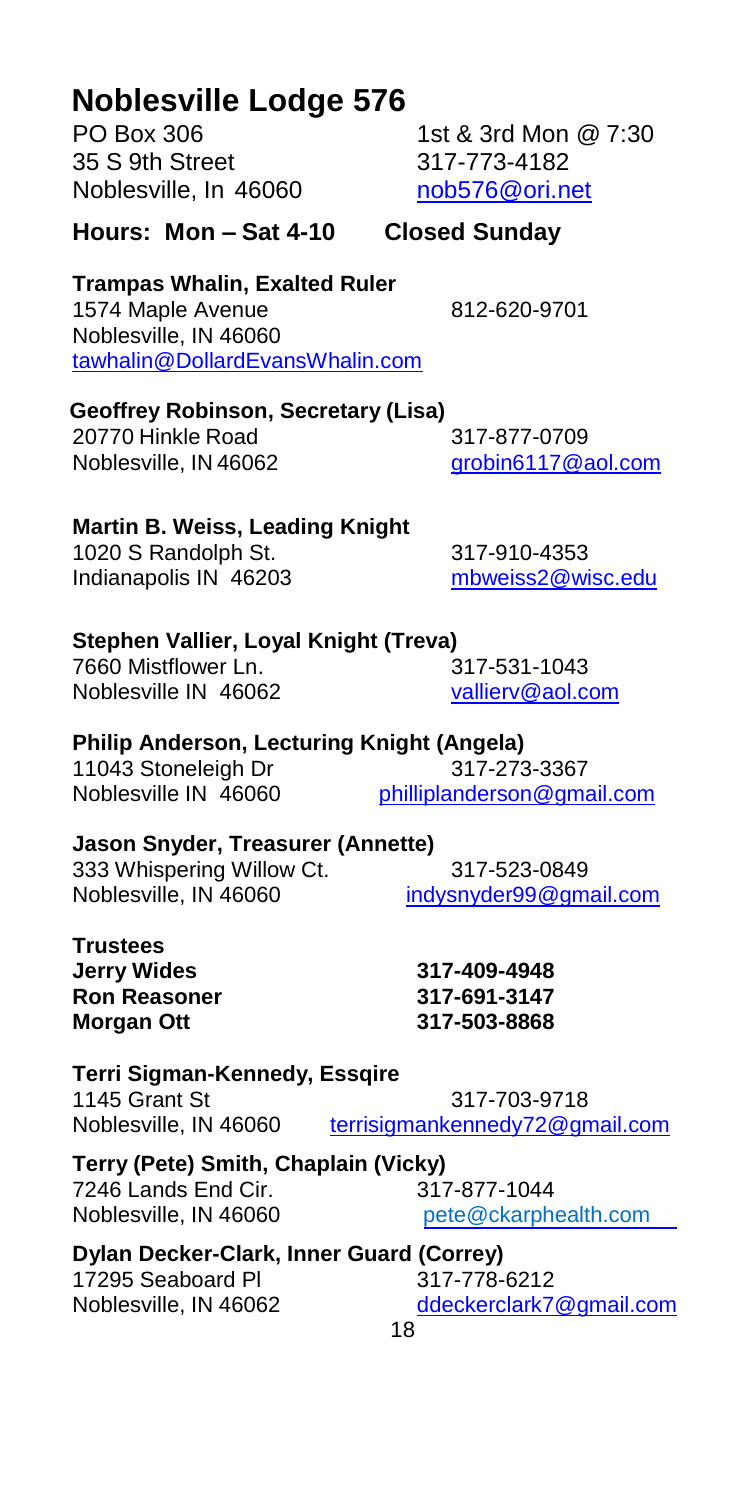# **Rockville Lodge 2471**

360 W Strawberry Road PO Box 210 2nd & 4th Wed @7 Rockville, IN 47872 [elks2471news@gmail.com](mailto:elks2471news@gmail.com)

#### **Hours: Tue–Fri 4p-7p: Sat 3p-7p Closed: Sun/Mon**

# **Matt Nelson, Exalted Ruler**

116 W Harris Street 317-965-8680 Rockville, IN 47872 [matt\\_nelson1865@yahoo.com](mailto:matt_nelson1865@yahoo.com)

#### **Danni Ingle, Secretary (Steve)**

309 N Jefferson St 765-592-6487<br>Rockville, IN 47872 ldvnieans@an

Idynjeans@gmail.com

## **Tim Cox, Leading Knight (Tina)** 2497 W 100 S 765-316-3555

Rockville IN 47872 [cosrussia@yahoo.com](mailto:cosrussia@yahoo.com)

889 W Cardinal Road 765-230-0079 Rockville, IN 47872 willia[m.beaser@ipaper.com](mailto:beaser@ipaper.com)

#### **Carl Nelsons, Lecturing Knight**

**Bill Beaser, Loyal Knight**

407 Primrose Dr. 702-281-4781

Rockville, IN 47872 [nelsonpar3@gmail.com](mailto:nelsonpar3@gmail.com)

**Darla Wirth, Treasurer** 142 W. Church St 765-592-1502

**Trustees Ivan Carroll 765-562-2386 Delbert Lewis 765-366-0954 Othis John Wilson 765-363-2051 Paul Wilson 765-366-8858**

**None listed, Esquire**

**None listed, Chaplain**

**None listed, Inner Guard**

**None listed, Tiler**

Bloomingdale IN 47832 [relkstreasure@gmail.com](mailto:relkstreasure@gmail.com)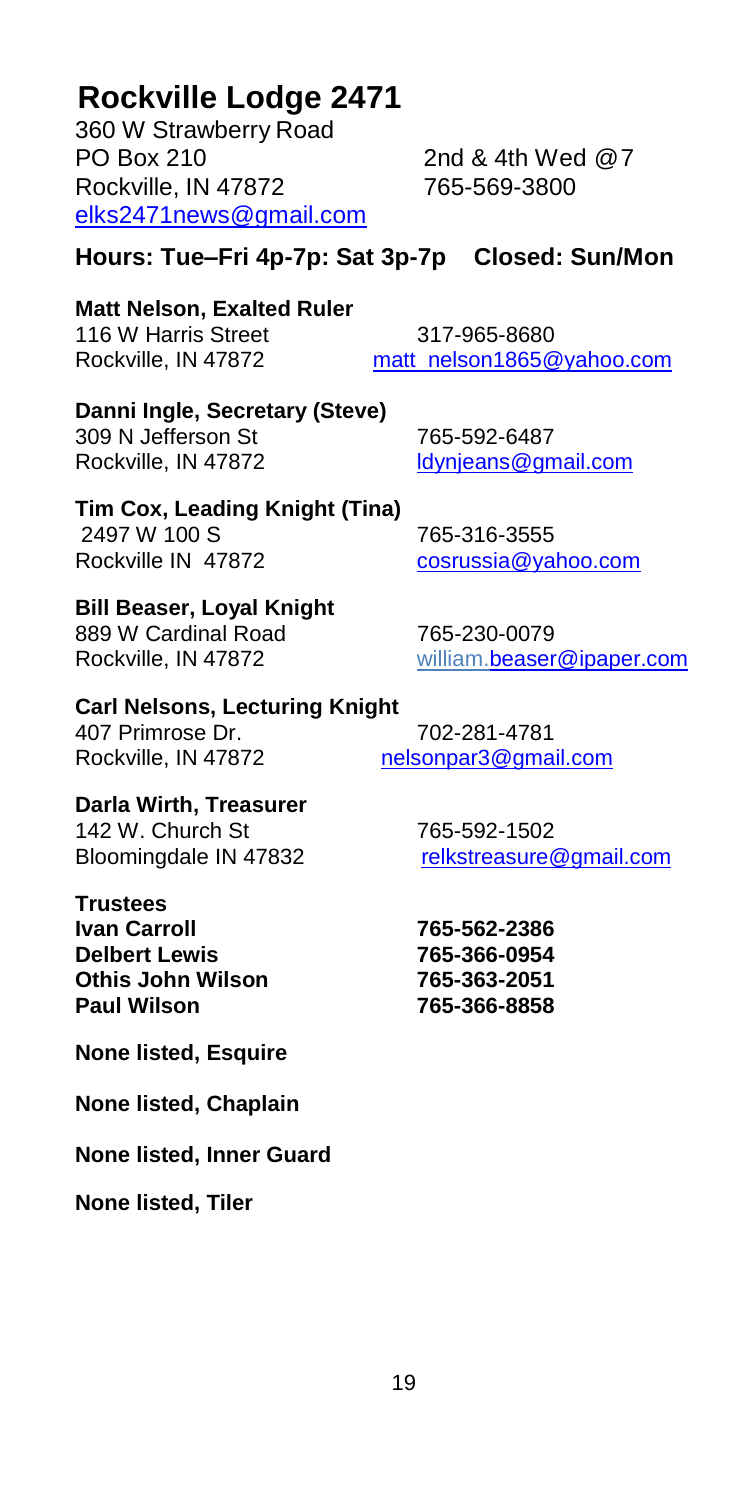| Hours: Wed. 12-9; Th 12-6; F 12-7<br>Closed Mon, Tue, Sat and Sun.                       |                                               |
|------------------------------------------------------------------------------------------|-----------------------------------------------|
| Jerre Cline, Exalted Ruler (Cindy)<br>6922 Elise Ct<br>Indianapolis, IN 46220            | 812-870-4594<br>clinejerre@msn.com            |
| Gary Turner, Secretary (Bobbi Jo)<br>2926 Colonial Avenue<br>Terre Haute, IN 47805       | 812-241-7020<br>giturner098@gmail.com         |
| <b>Gregg Davis, Leading Knight (Nancy)</b><br>3712 N Shrinewood<br>Terre Haute, IN 47805 | 812-236-6155                                  |
| John Tackett, Jr., Loyal Knight (Patricia)<br>6235 E Trout Ave<br>Terre Haute IN 47805   | 812-466-6833<br>jtacketjr@aol.com             |
| Mike Deady, Lecturing Knight (Pamela)<br>6075 E Harlan Drive<br>Terre Haute, IN 47805    | 812-894-2012                                  |
| <b>Rick Walters, Treasurer (Anita)</b><br>2204 Berne Ave<br>Terre Haute IN 47805         |                                               |
| <b>Trustees</b><br><b>Trent Kerr</b><br><b>William Chance Jr</b><br><b>Mark Davis</b>    | 812-236-7253<br>812-230-1877<br>812-236-4569  |
| <b>Greg Winchester, Esquire (Jeanette)</b><br>332 Woodbine<br>Terre Haute, IN 47803      | 812-877-4579                                  |
| James Cheek, Chaplain (Anita)<br>5882 S. Amo Ct<br>Terre Haute, IN 47802                 | 812-243-9742                                  |
| J Kenneth Conrad, Inner Guard (Connie)<br>8253 Wabash Ave<br>Terre Haute, IN 47803       | 812-236-3324<br>ken.conrad@advicsin.com<br>20 |

# **Terre Haute Lodge 86**<br>2125 N 25th Street

1st & 3rd Wed  $@7$ Terre Haute, IN 47804 *Centennial Lodge 05/01/1888* 812-232-8686 [gjturner098@gmail.com](mailto:gjturner098@gmail.com)

**Hours: Wed. 12-9; Th 12-6; F 12-7 Closed Mon, Tue, Sat and Sun.**

### **Mike Deady, Lecturing Knight (Pamela)**

#### **Rick Walters, Treasurer (Anita)**

# **Greg Winchester, Esquire (Jeanette)**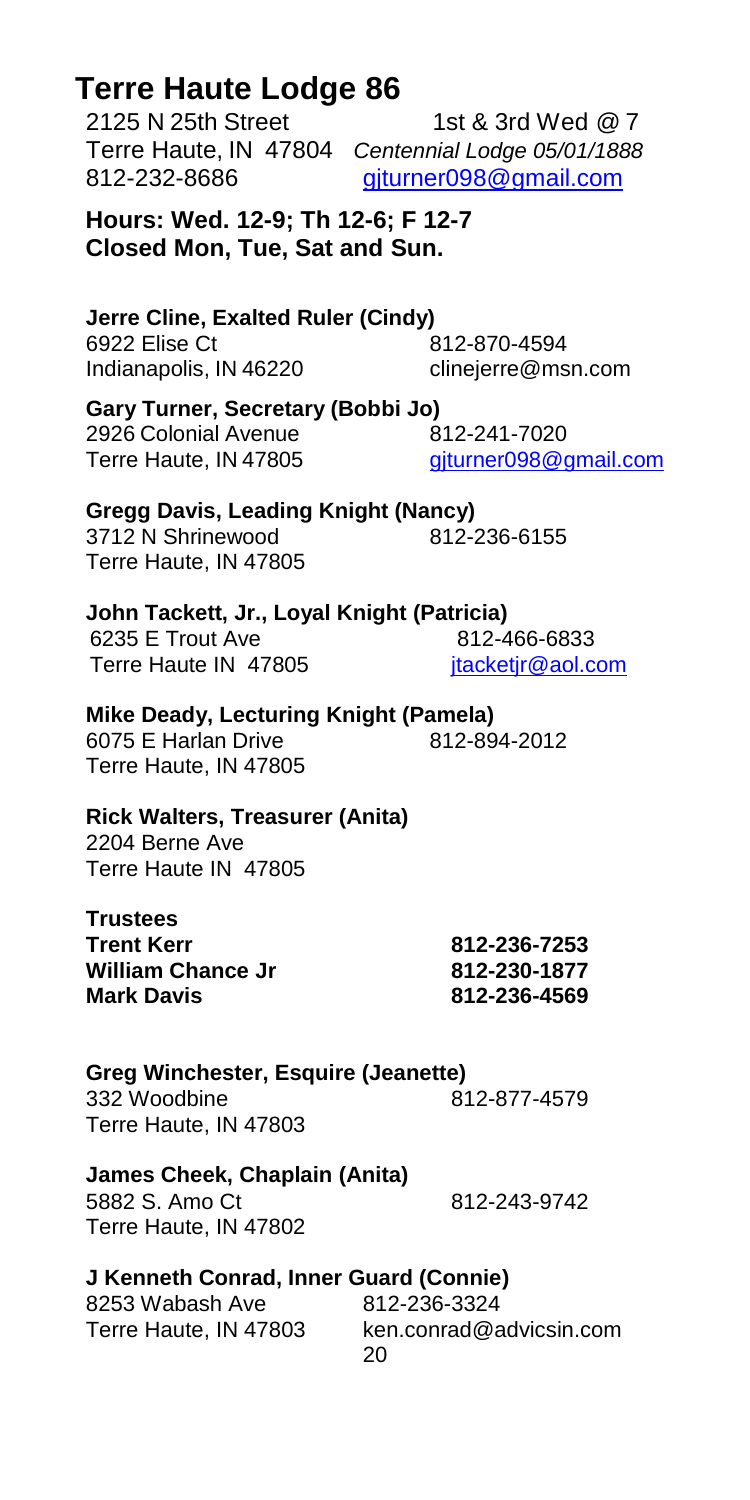# **WC District Past State Presidents**

**1991-1992 Carroll Dickerson (Margaret) Lebanon 635** 611 Northfield Drive Lebanon, IN 46052 765-894-0174 [cdmdleb@yahoo.com](mailto:cdmdleb@yahoo.com) \*Emeritus Status – no longer active **2009-2010 Scott A. Lewis (Jan) Greencastle 1077** 111 Ridgeland Road Greencastle, IN 46135 H 765-653-4435 C 765-721-0964

[scottlewis945@yahoo.com](mailto:scottlewis945@yahoo.com)

## <span id="page-22-0"></span>**Past State President Widows**

Mrs. Marvin (Sandy) Buck 412 W Hendrix St Brazil, IN 47834

Mrs. Eugene (Rita) Milliron 349 Chaps Lane, Apt. B Greenwood, IN 46143 317-851-9630

 Mrs. A.D. Tony (Kim) Vester 1105 W PR 660 N Brazil, IN 47834 812-236-3204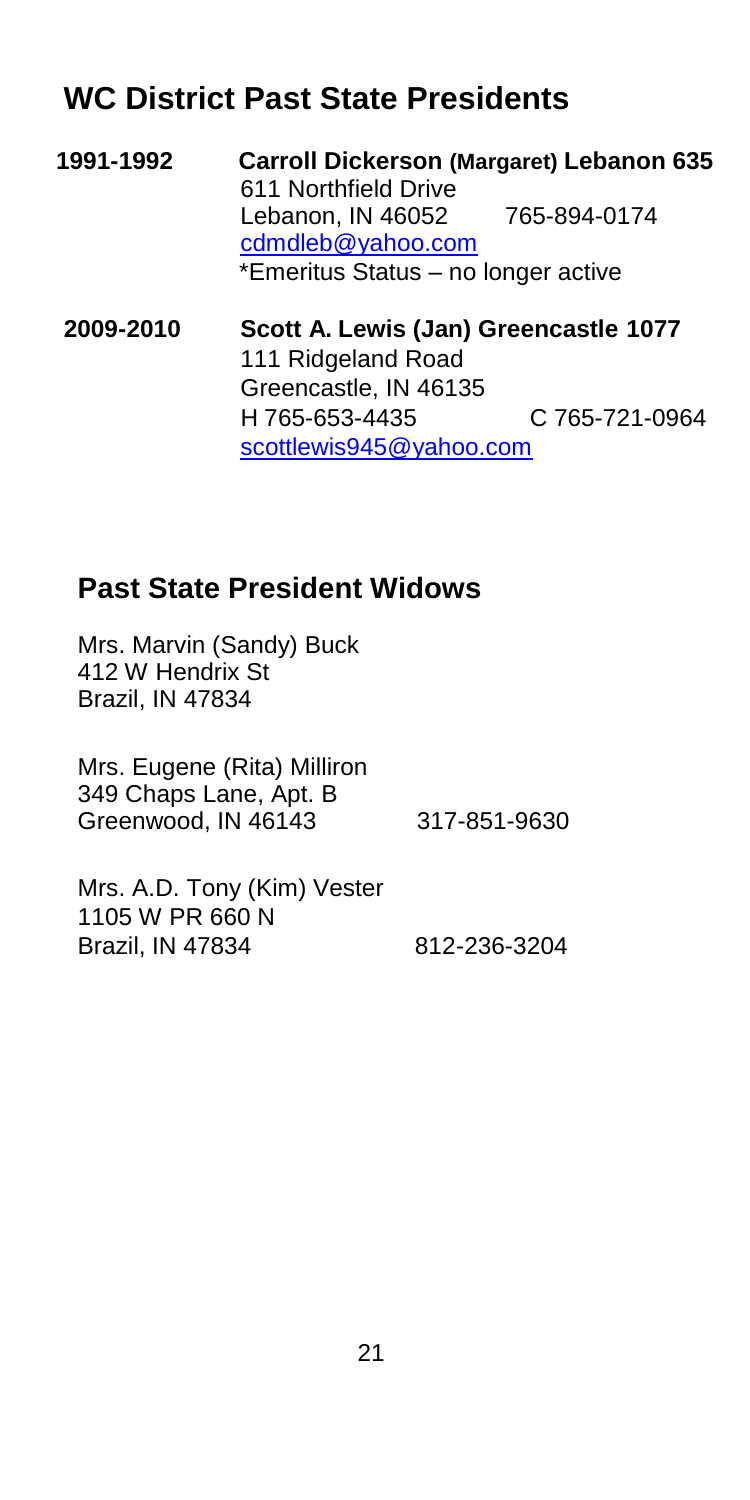# **District Events**

| Soccer Shoot                                                 | Oct 1, 2022 Lebanon      |  |
|--------------------------------------------------------------|--------------------------|--|
| <b>Fall Meeting</b>                                          | Aug 27,2022 Lebanon      |  |
| <b>District Hoop Shoot</b>                                   | Jan 14, 2023 Greencastle |  |
| DD Spring Mtg<br><b>WC District</b><br><b>Spring Meeting</b> | Apr 15,2023 Greencastle  |  |

# **State Events**

| <b>State Hoop Shoot</b>          | Feb 25, 2023  | Greenfield |
|----------------------------------|---------------|------------|
| Spring Convention June 2-4, 2022 |               | Ft. Wayne  |
| <b>Fall Meeting</b>              | Oct 8-9, 2022 | TBD        |
| Soccer Shoot                     | Oct 15, 2022  | Lebanon    |

# **National Events**

| Region 4 Hoop Shoot 3//23 | South Bend        |
|---------------------------|-------------------|
| National Hoop Shoot       | $4/29/22$ Chicago |

# **Grand Lodge Conventions**

| July 3-6, 2022      | Atlanta, GA      |
|---------------------|------------------|
| July 2-5, 2023      | Minneapolis MN   |
| June 30-July 3 2024 | <b>Austin TX</b> |
| June 29-July 2 2025 | Kansas City MO   |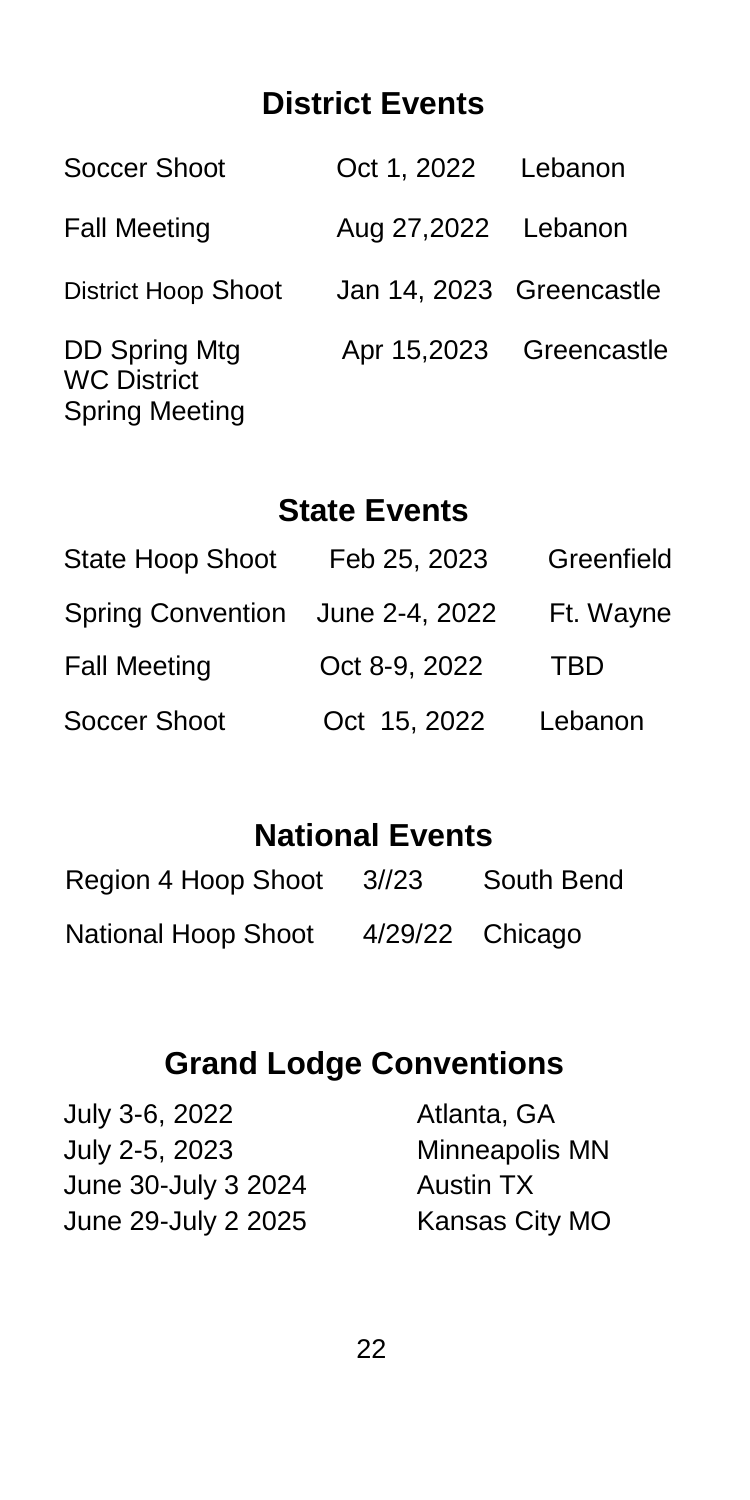### **2022-2023 West Central District Budget**

#### **INCOME**

| Advertising Income-District Directory    |  | 0             |
|------------------------------------------|--|---------------|
|                                          |  |               |
|                                          |  |               |
| ENF/Cancer/Parade of Nickels-Golf Outing |  | 1250          |
|                                          |  |               |
| Spring Hospitality Room (\$60/Lodge)     |  | 480           |
| Veterans Bingo (\$30/Lodge)              |  | 240           |
| Calendar Sales (\$385 in 2021)           |  | 400           |
| Membership dues (\$1/member)             |  | 2251          |
| Interest on Accounts                     |  | $\mathcal{P}$ |

#### **EXPENSES**

| <b>State Convention Program</b>             | \$0     |
|---------------------------------------------|---------|
| District Ritual Chairman                    | 0       |
| <b>Ritual Judges</b>                        | 0       |
| <b>District Ritual Trophies</b>             | 0       |
| District Ritual Team Winners                | 0       |
| <b>District President Plaque</b>            | 50      |
| District Deputy Plaque                      | 50      |
| <b>District Hoop Shoot</b>                  | 150     |
| District Soccer Shoot                       | 200     |
| Ladies Luncheon Gift                        | 50      |
| Printing of Directory                       | 0       |
| Secretary/Treasurer Supplies &Postage       | 103     |
| Past State President Award/ Badge           | 100     |
| State President Expenses (mtgs/visits)      | 400     |
| State Chairman Meeting Visits               | 300     |
| <b>District Hospitality Room</b>            | 480     |
| District President Room State               | 400     |
| District President Room District            | 150     |
| <b>ENF/Cancer/Parade of Nickels</b>         | 1,250   |
| Veterans Bingo                              | 240     |
| Secretary/Treasurer Bond                    | 100     |
| <b>Entertainment-Spring Meeting</b>         | 400     |
| <b>ENF Memorial Fund</b><br>(\$100 per PDD) | 200     |
| <b>TOTAL EXPENSES</b>                       | \$4,623 |

SURPLUS/DEFICIT **\$0**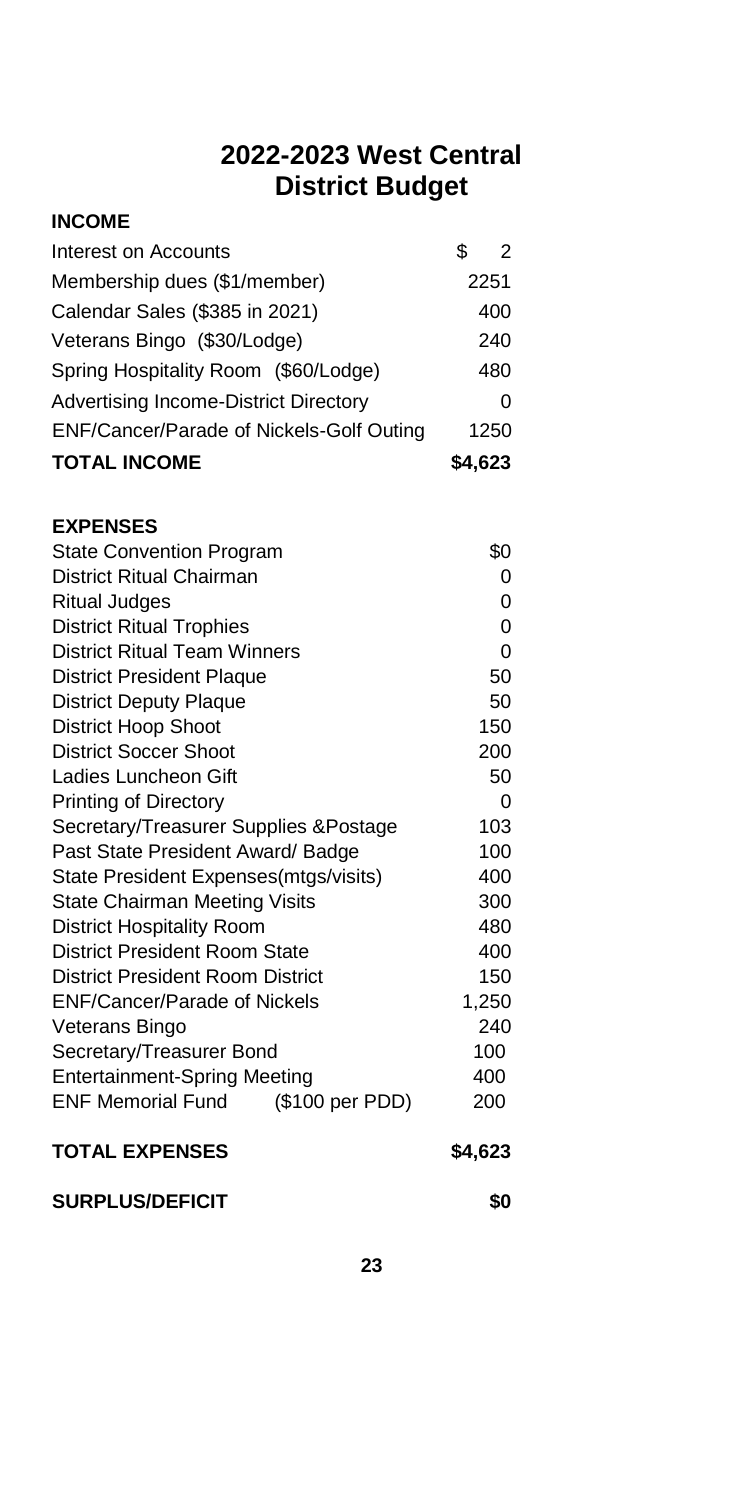#### **CONSTITUTION AND BY-LAWS WEST CENTRAL DISTRICT #3000 INDIANA ELKS ASSOCIATION**

#### **PREAMBLE**

This Association of the Benevolent and Protective Order of Elks of the West Central District of the State of Indiana is formed to unite all the Elks in closer bonds of fraternity; to further good fellowship in and among all Lodges; to protect and promote the interest of the Lodges of this District in the State Association and Grand Lodge; and to bear allegiance to the Constitution and Laws of the Benevolent and Protective Order of Elks of the United States of America.

#### **ARTICLE I – TITLE**

SECTION 1. This Association shall be known as the West Central District of the Indiana Elks Association.

#### **ARTICLE II – GENERAL PROVISIONS**

- SECTION 1. Every Lodge in the District shall be eligible for membership upon compliance with the provisions of the Constitution and Laws hereinafter expressed.
- SECTION 2. Each Lodge in the District, having complied with Section 1 of this Article shall be entitled to representation at all the meetings, whether regular or special.
- SECTION 3. Each Lodge in good standing, shall be entitled to one (1) vote per Lodge, which shall be allotted to the Exalted Ruler, or a qualified delegate of that Lodge, when electing an officer of the Indiana Elks Association, electing an officer of the West Central District of the Indiana Elks Association, or voting on proposed By-law revisions.
- SECTION 4. The Exalted Ruler of each Lodge shall be the delegate. The Alternate shall be elected by each Lodge, previous to the announced meeting of this Association, and notification of such election shall be given to the Secretary of the West Central District Association of the Indiana Elks Association.
- SECTION 5. The delegate shall have the authority to cast the vote for the Lodge, as he or she deems advisable, except where he or she is instructed by the Lodge to cast the vote as the Lodge designates.
- SECTION 6. In all other business, every member in attendance at a regularly scheduled or qualified meeting shall be entitled to one (1) vote. A simple majority, one more than half, shall constitute acceptance of all business brought before this body.
- SECTION 7. A quorum shall constitute delegates from five(5) Lodges in good standing in the District.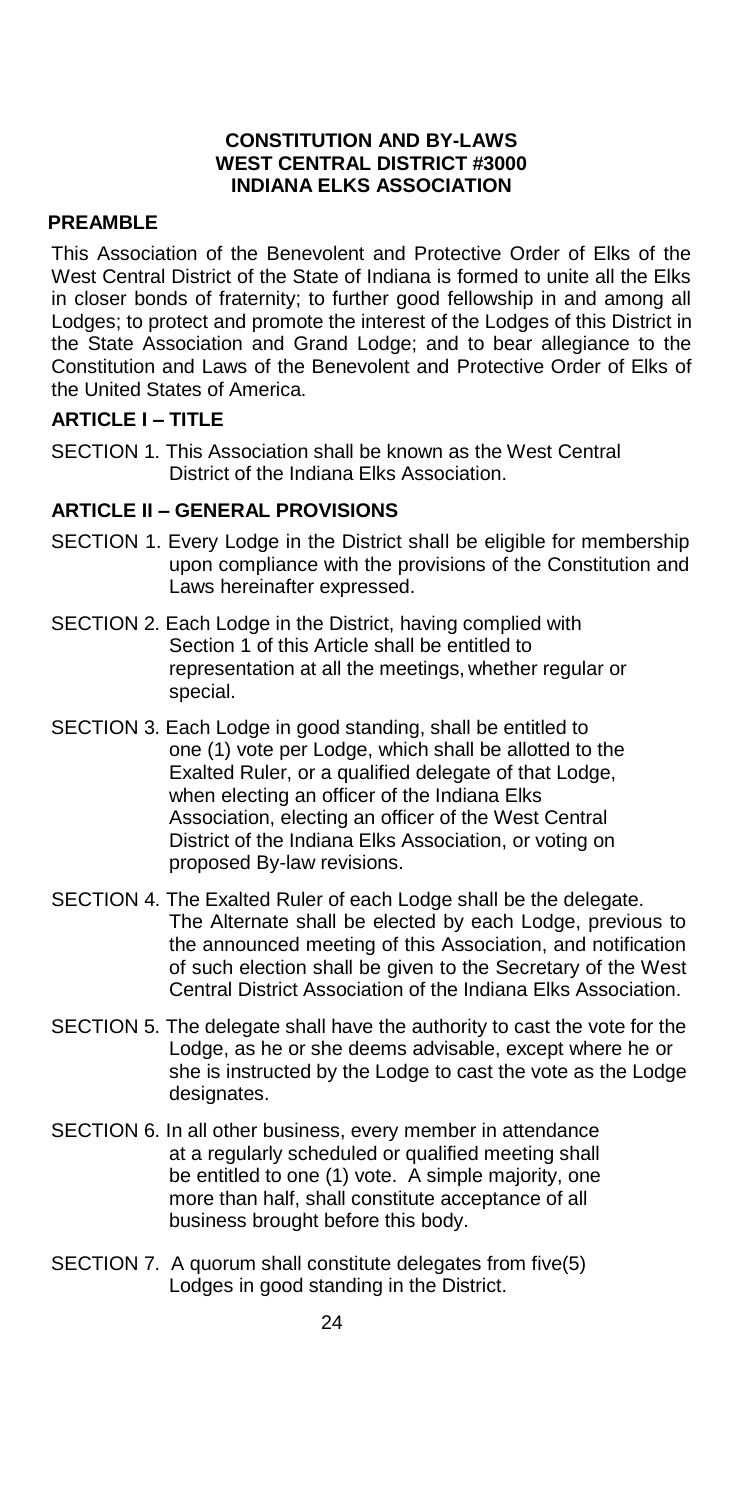SECTION 8. To obtain the necessary revenue for defraying the expenses of this Association, each subordinate Lodge shall pay annually an amount equal to one dollar (\$1) for each member thereof, in good standing, on November 1<sup>st</sup> (per Grand Lodge Membership report) of each year. This contribution shall be paid on or before the following April 15<sup>th</sup>.

#### **ARTICLE III – MEMBERSHIP**

SECTION 1. Membership shall consist of each Lodge in the District in good standing as by provision heretofore stated.

#### **ARTICLE IV – MEETINGS**

- SECTION 1. Two (2) regular meetings of the Association shall be held each year, one in the Spring and one in the Fall. The time and place of each meeting shall be determined at the previous District Meeting.
- SECTION 2. Special meetings may be called by an officer of the West Central District of the Indiana Elks Association.
- SECTION 3. When a ritualistic contest is held at a District meeting, the Lodge shall not be permitted to charge a registration fee for those participating in the ritualistic contest.

#### **ARTICLE V – OFFICERS AND THEIR DUTIES**

- SECTION 1. The officers shall consist of a President, Vice-President and Secretary/Treasurer. All officers shall be members in good standing in Grand Lodge and shall be a Past Exalted Ruler.
- SECTION 2. The President shall be elected from any Lodge holding membership in the West Central District Association of the Indiana Elks Association and he or she shall preside at all meetings when present, and hold office until their successor is duly elected and installed.
- SECTION 3. The Vice-President shall be elected from any Lodge in good standing in the West Central District of the Indiana Elks Association. During the absence of the President, the Vice-President shall preside.
- SECTION 4. The Secretary/Treasurer shall be elected from any Lodge in good standing in the West Central District Association of the Indiana Elks Association, and he or she shall keep a correct journal of the proceedings of each meeting of the organization, attend to all necessary correspondence, preserve all papers of the Association, prepare all notices, receive and account for all monies given him, submitting a financial report at each regular session, and at the expiration of his term of office, shall deliver to their successor in office all monies, records, books, and papers concerning the organization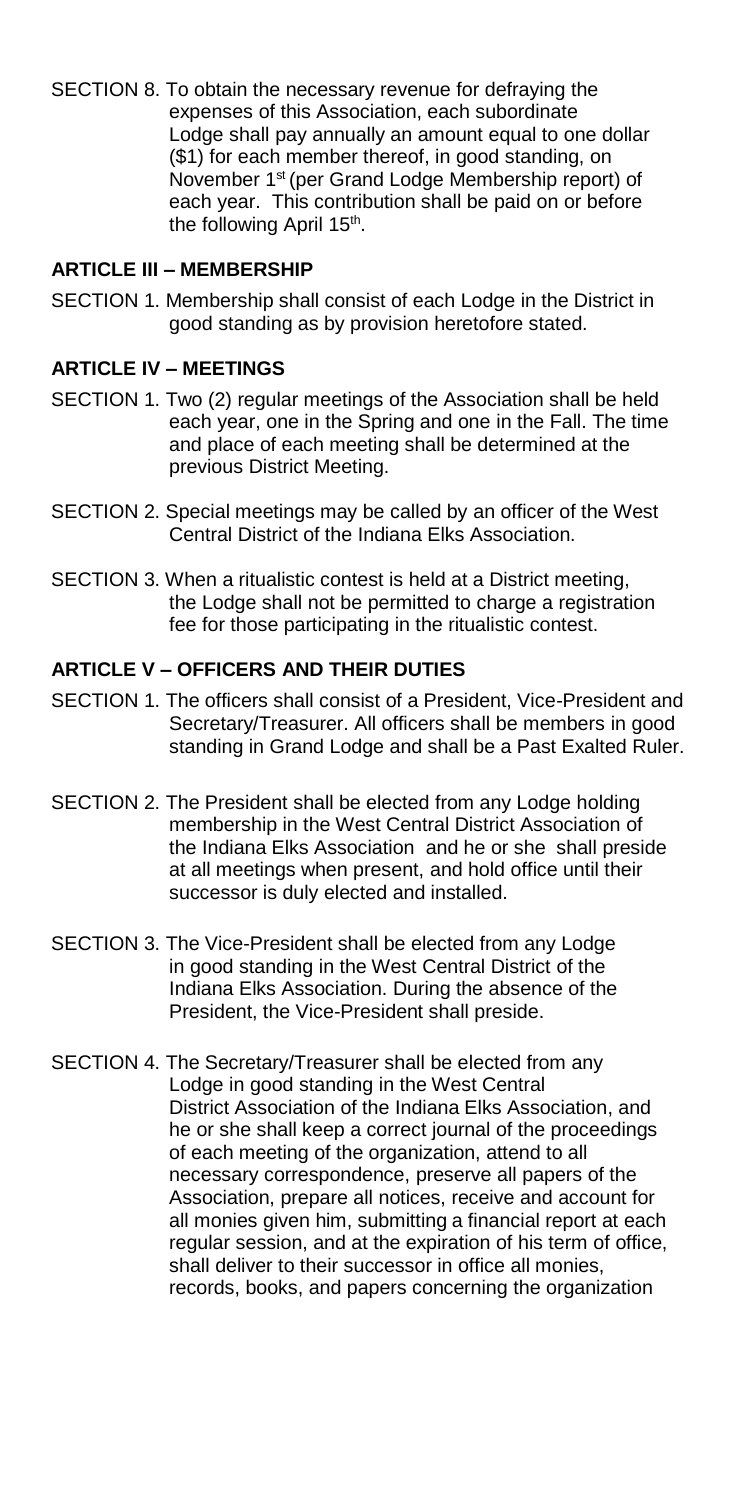that might be in their possession. It shall be their duty to forward a copy of the minutes of an official District meeting to all District Officers and the Lodges in the District. This shall happen not later than sixty (60) days after the sessionis held.

#### **ARTICLE VI-OFFICERS NOMINATIONS AND ELECTIONS**

- SECTION 1. The officers of the Association shall be nominated and elected annually at the Spring Meeting of the West Central District of the Indiana Elks Association. The President and Vice President shall not be from the same Lodge, unless no other candidates are nominated from another Lodge in the West Central District of the Indiana Elks Association.
- SECTION 2. If more than one candidate is nominated for an office, an election shall be held by secret ballot. Each Lodge in good standing present at the meeting shall be entitled to one vote. A winner will be declared when one candidate receives a majority vote of all Lodges in good standing present. In the event of a tie, subsequent votes will be taken until one nominee receives a majority of the votes.
- SECTION 3. In the event any elected officer of the West Central District of the Indiana Elks Association shall resign, pass away, or otherwise become unable to perform the duties of their elected office, the vacancy shall be filled by an appointment of the Past State Presidents and Past District Deputies of the West Central District. The appointment shall serve the remainder of the officer's term.
- SECTION 4. The host Lodge shall appoint a Chaplain and Sergeant- At-Arms to act at meetings of the Association. He or she need not be a Past Exalted Ruler.
- SECTION 5. Any officer absent from both the Fall and Spring meetings shall not be considered for future offices.

#### **ARTICLE VII – BUSINESS PROCEDURES**

- SECTION 1. The Order of Business at all meetings of this Association shall be as follows:
	- 1. Call to Order.
	- 2. Invocation and Pledge<br>3. Roll call of Officers
	- Roll call of Officers
	- 4. Roll call of Lodges
	- 5. Reading of Minutes of previous session
	- 6. Report of Committees and Officers<br>7. Reports of Lodges
	- Reports of Lodges
	- 8. Communications
	- 9. Unfinished Business
	- 10. New Business
	- 11. Election of Officers
	- 12. Good of the Order
	- 13. Bills against the Association
	- 14. Closing

#### **ARTICLE VIII – LAWS OF GOVERNMENT**

SECTION 1. Roberts Rules of Order shall prevail.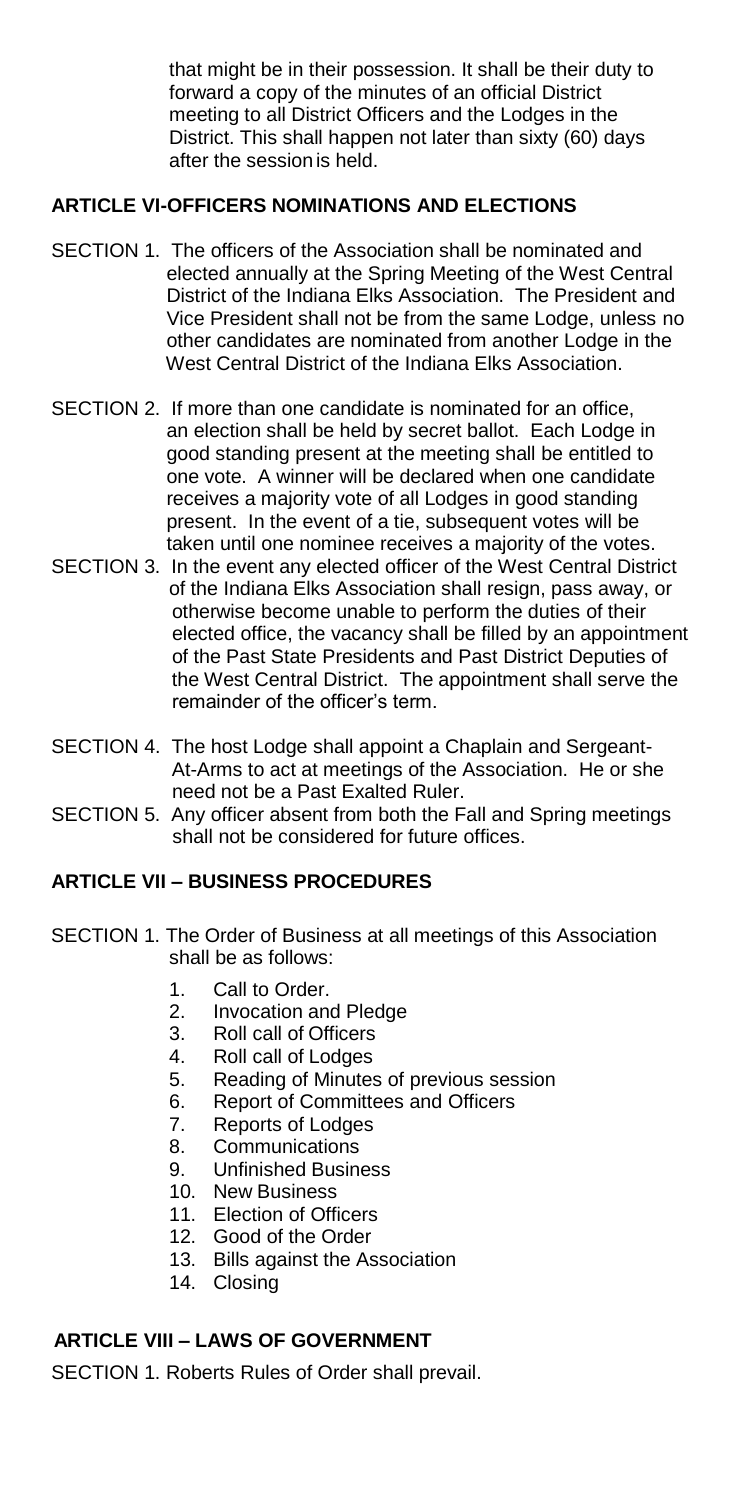- SECTION 2. All committees, except the Nominating Committee shall be appointed by the President.
- SECTION 3. Any business of the Association may be conducted at any meeting of the Association if said business is in accordance with the Constitution and By-Laws of the West Central District of the Indiana Elks Association.
- SECTION 4. Whenever the District is entitled to any elective office relative to the Indiana Elks Association, if one or more candidates aspire to this office, complete harmony shall exist in the Association, by a majority vote of the Lodges in good standing present in either a regular or called meeting of this Association, recommend one candidate only for this honor. In the event of a tie, subsequent votes will be taken until one candidate receives a majority of the votes. The result shall be forwarded to the Indiana Elks Association.
- SECTION 5. The Association shall not exercise any legislative, executive, or judicial function or power of government, except concerning its own affairs; nor shall it have any jurisdiction over the subordinate Lodges of which it is composed, or their members.
- SECTION 6. Any amendment of the By-Laws and Constitution shall require a majority vote of all Lodges in good standing present at a regularly scheduled meeting or a qualified special meeting. In the event of a tie, the deciding vote shall be cast by the District President.
- SECTION 7. A Lodge or By-Law Committee proposing an amendment to the By-Laws shall be responsible for forwarding a copy of the proposed amendment(s) to all Lodges in good standing no later than 60 days prior to the next regular meeting.
- SECTION 8. The newly elected President shall appoint the following committees at the Spring meeting: Audit and Budget,
- SECTION 9. The Nominating Committee shall be composed of the Past State Presidents and Past District Deputies of the West Central District of the Indiana Elks Association.

By-Laws Committee: Scott Lewis, PSP (Greencastle 1077); Geoff Robinson, PDDGER (Noblesville 576); John Robinson, PDDGER (Brazil 762); Brandon McKinney, PDDGER (Brazil 762); Paul Wilson, PDDGER (Rockville #2471); and J. Lee Ellis PDDGER (Lebanon 635).

Proposed By-Laws Revision sent electronically to all member Lodges for review on February 19, 2021.

By-Laws were adopted by the Lodges of the West Central District on April 24, 2021.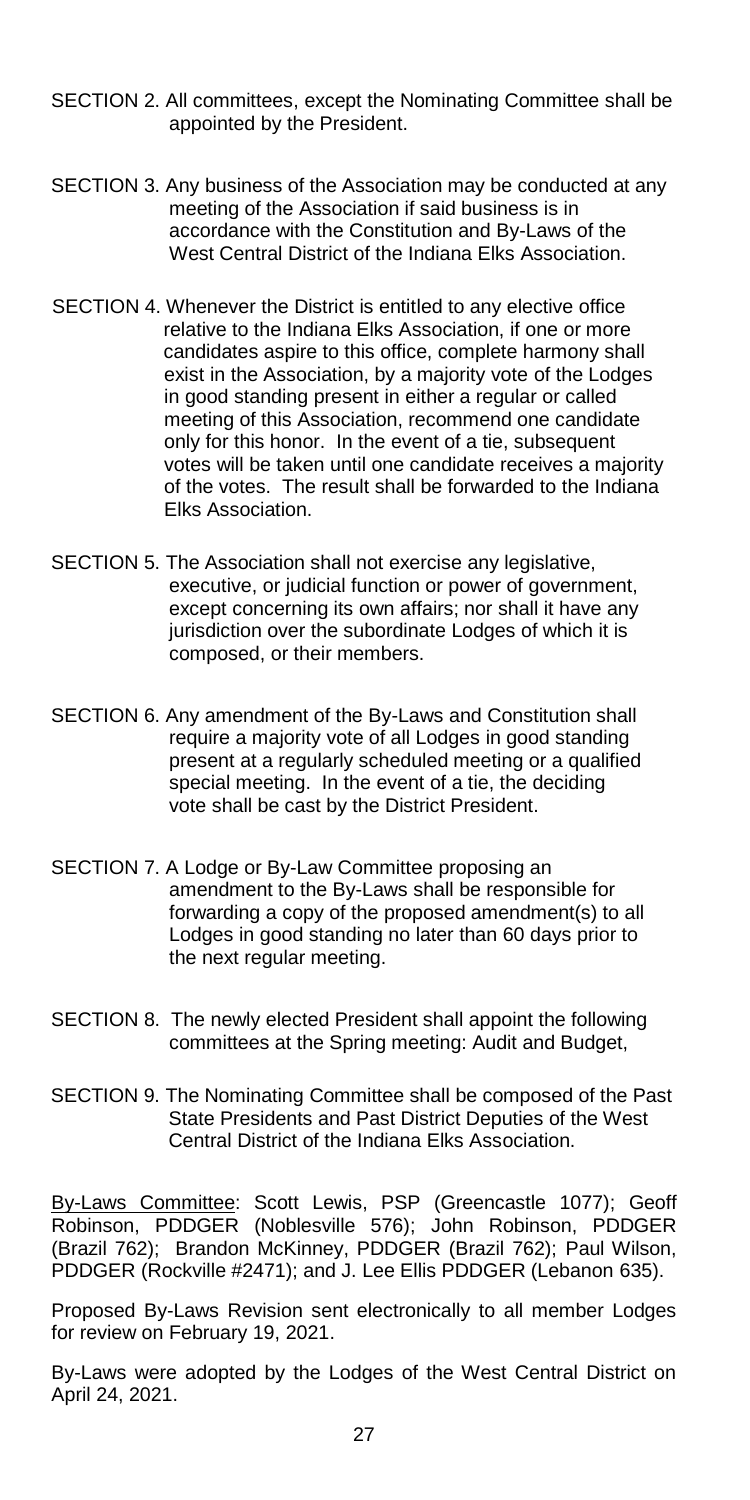

# **Art Jensen** 8/17/1929-01/07/2022 *PER Brazil 762 1983-84 PDDGER West District 1996-97 West District President 2000-01*